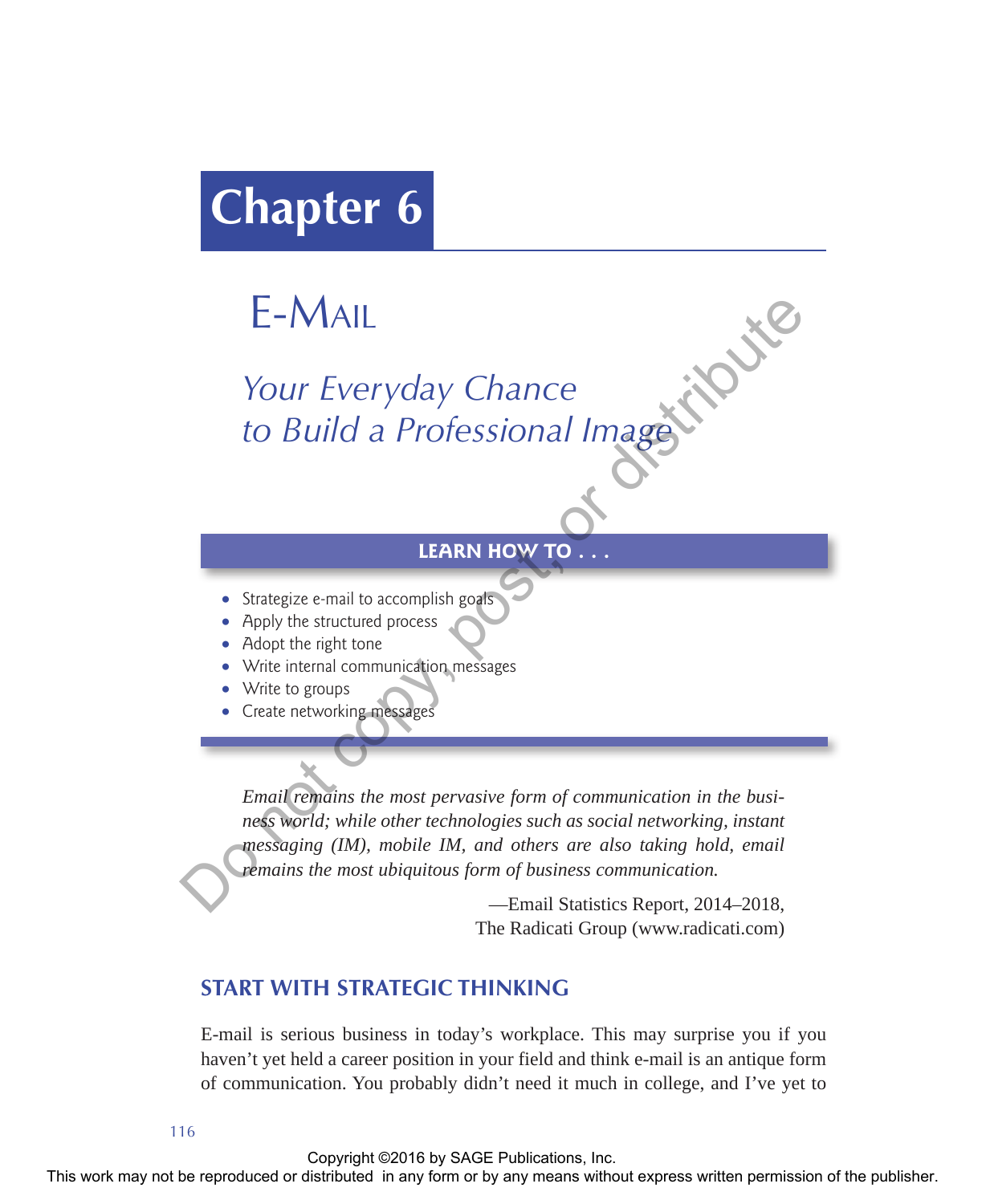#### *Chapter 6 E-Mail* 117

hear of a course that covered it. But in fact e-mail is the nerve system that connects the business world. It's how we communicate in all directions, no matter what the nature of the organization.

Despite the inroads of instant messaging and social media tools in some business circles, we depend on internal e-mail to interact with colleagues, supervisors, subordinates, collaborators and services. When we deal with people outside from clients and prospects to suppliers, partners, media, and industry contacts anywhere in the world—e-mail is usually the route of choice.

In fact, we typically turn to other communication channels only when we must if in-person contact is essential, for example, or when the occasion demands more formality or even faster speed.

What could happen in a given company if everyone wrote good, clear, appropriate e-mails day in, day out? I am sure that efficiency and productivity would rise. Customers would buy more and behave more loyally. Relationships inside and outside would improve.

But more to the point, what will happen if *you* write strong e-mails each and every time? Your work life and career prospects will improve—perhaps dramatically. Supervisors, colleagues, and customers will find you capable, logical, credible, persuasive and professional, probably without knowing why.

You are what you write. The caliber of your e-mails adds up to create a total impression, and you have the power to make it a positive one. Not to mention, your e-mails will get the responses you want much more often, whether you're asking people to meet with you or supply resources or refer you to an employer or client.

The same principles apply if you're communicating for business purposes through other e-channels, including social media, so learning to write successful e-mails is time well spent. And the planning, writing and editing process is exactly the same as for major documents like proposals and business plans.

So here's how to write e-mails that work for you.

## **1. Commit the Time to Craft Your E-Mails Well**

Do this without exception, because you can't know which messages are important. E-mail was the first medium with that most special and frightening feature: limitless forwardability. You may address a progress report to your immediate supervisor, but he or she might send it right on up the food chain. You may dash off a casual message to a buddy who ends up forwarding it to half his address list, or includes it as part of a long message thread to people unknown and inappropriate. my when the work may not be repair is usually the route of choice.<br>
This person connect is essential, for example, or when the occasion demands only when we distributed if in-person connect is essential, for example, or w

So never write anything you'd be embarrassed to find on the CEO's desk, a billboard, or the front page of a newspaper. Don't write anything you won't want dug up years from now, either, when you're up for CEO or running for office. E-mail has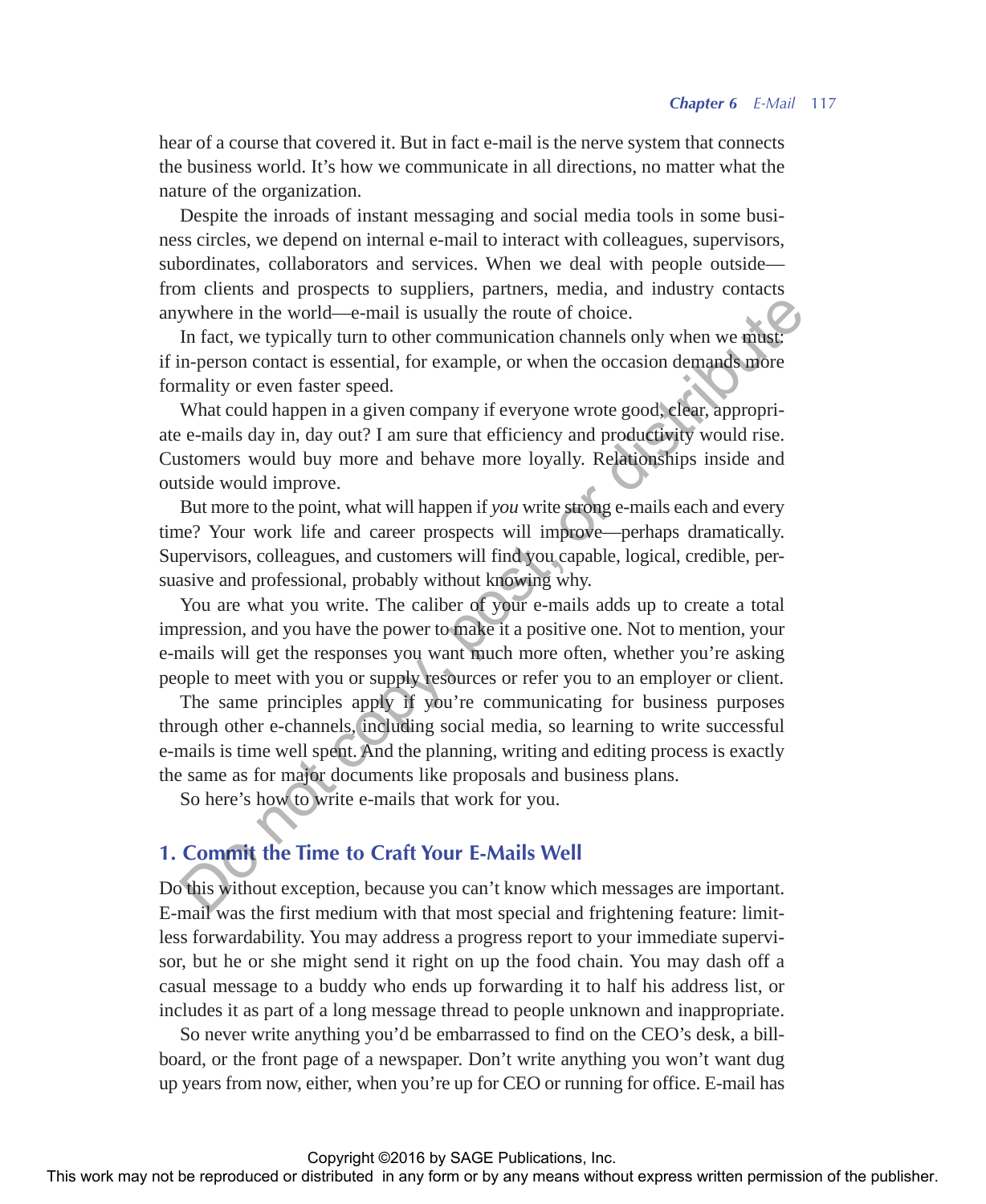another special feature: It's indelible. It may sleep, but it never dies. Invest in planning, drafting, and revising every message so it reflects your best writing in every respect. What you *don't* write can matter as much as what you *do* write.

That said, I acknowledge there are occasions when timing counts more than quality. If your boss calls from China to say he's signing a contract and needs the research results e-mailed *now,* don't labor over your wording. But here's the good news: The practice you give yourself when less pressured makes handling emergencies a snap.

### **VIEW FROM THE FIELD: USE E-MAIL TO YOUR ADVANTAGE**

E-mail is one of the principal ways you can distinguish yourself because you do it constantly. If you get a reputation for being able to write concise, to-the-point e-mail that says only what needs to be said, people will always open your message and read it. Showing that you have the ability to summarize and wrap up is a fantastic way to show what a capable person you are. It should be a top skill for a person entering the business world to master.

—Leila Zogby, president of Leila Zogby Business Writer, Inc. (www.leilazogby.com)

## **2. Know When an E-Mail Is the Right Medium—and When It's Not**

While "traditional" advice says to use e-mail for short messages and stick to one idea, in fact no one follows such rules. However, never forget that many people don't really like reading long documents on screen and resist scrolling. They tend to skim e-mails and will rarely print them out. Moreover, most people today read e-mails on their smartphones or other mini devices. So complicated messages full of ideas or instructions don't work well. Of course, you can attach a complex document—provided you're pretty sure the recipient will open it. Or you can link to online materials to provide backup detail. The constraint of the reproduced or distributed in any form or distributed in any form or by any permission of the publisher anti-<br>three parameters in any form or behavior of the publisher any form or by any what meass to

Look for a communication channel other than e-mail when,

- The occasion calls for more formal documentation, with a potential legal aspect or a need to go on record. There are times you should protect yourself with a print document, such as when you're signing a contract, making a complaint, filing a claim or delivering a performance review.
- You're asking for something personally: a donation to a good cause or a reference, for example. Depending on your audience, e-mail may be fine, but in other instances a letter or phone call is better. Whatever written form you choose, craft the message to represent your best writing. E-mail may be easier to send—but that doesn't mean it's easier to write it well.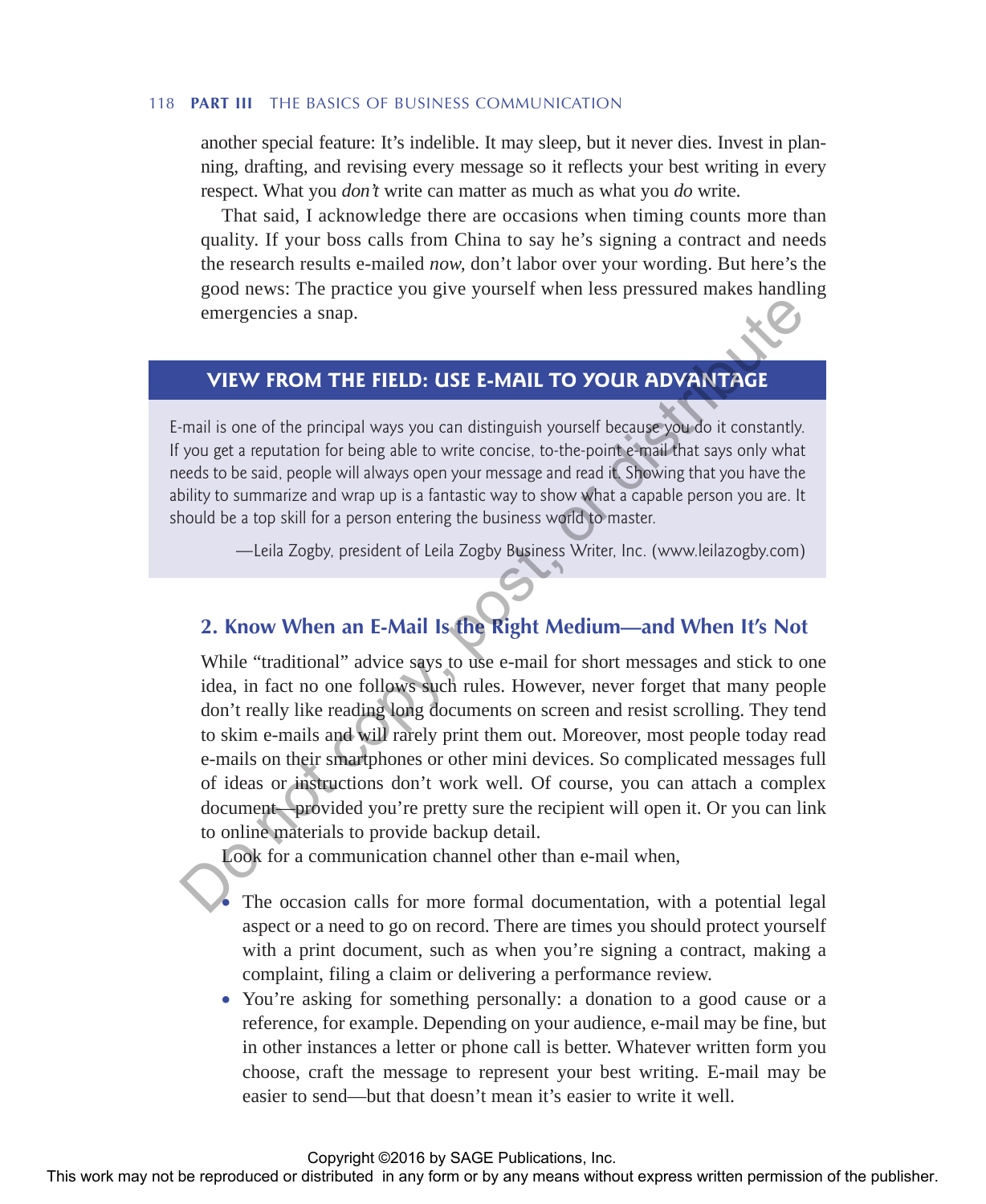- The person you're addressing is e-mail averse. It's important to consider, for example, that many wealthy investors and donors to charitable causes are over 65 and, especially if they no longer work in office situations, may use e-mail minimally at best. Important audiences need to be addressed in their own terms. At the other end of the scale, many young people would prefer to sidestep e-mail in favor of texting or Facebook.
- The message should be delivered privately or in person. Don't criticize or fire someone by e-mail, send anything you don't want shared, or use it to break off a relationship. It's not only cruel and cowardly but apt to backfire on you in major ways.

#### **SUCCESS TIP**

# **SOME "ALMOST NEVERS"**

Your business e-mails should almost never convey emotions, negative feelings, sarcasm and cute stuff.

Never send an e-mail when you're angry. It's something people won't forget or forgive and is guaranteed to bite you back. Take special care if you're writing to someone you dislike you might ask a friend to check your message. Sarcasm, irony, and most humor don't belong

in e-mails. Write nothing that can be misinterpreted. And unless you absolutely know your reader will relate to them, put the emojis or emoticons way back on the shelf when you want to look professional and be clearly understood. Limit exclamation points, though their use is common in texting and e-mail now because these channels offer few ways to express enthusiasm.

**In general, don't make e-mail a substitute for in-person contact.** It's not a great relationship or team-building tool as compared to face-to-face interaction or even telephone calls. Like all written communication, it doesn't come with clues to meaning like facial expression, tone of voice, and body language. So never negotiate by e-mail or use it to engage in give-and-take situations. The medium's impersonality is leading some companies to mandate weekly e-mail-free days, or daily e-mail blackouts, forcing employees to pick up the phone or walk down the hall. This work may not be remained any out don't want shared, or use if  $\mu$  because the reproduced or distributed in any form or by any means with the publisher.<br>
SOME "ALMOST NEVERS" SOME "ALMOST NEVERS" SOME "ALMOST NEVERS"

*E-mail use is "exploding" . . . . Not only are workers wading through more clogged in-boxes, they're also checking frequently, an average of 74 times a day . . . .*

> —Professor Gloria Mark, quoted in the *Wall Street Journal* ("A Company Without Email?")

## **3. Shape Your Message Based on Your Own Response Patterns**

Are you impatient with meandering e-mails of dim purpose or those that require time to decipher? So is everyone. This tells you that relevance, conciseness and clarity count.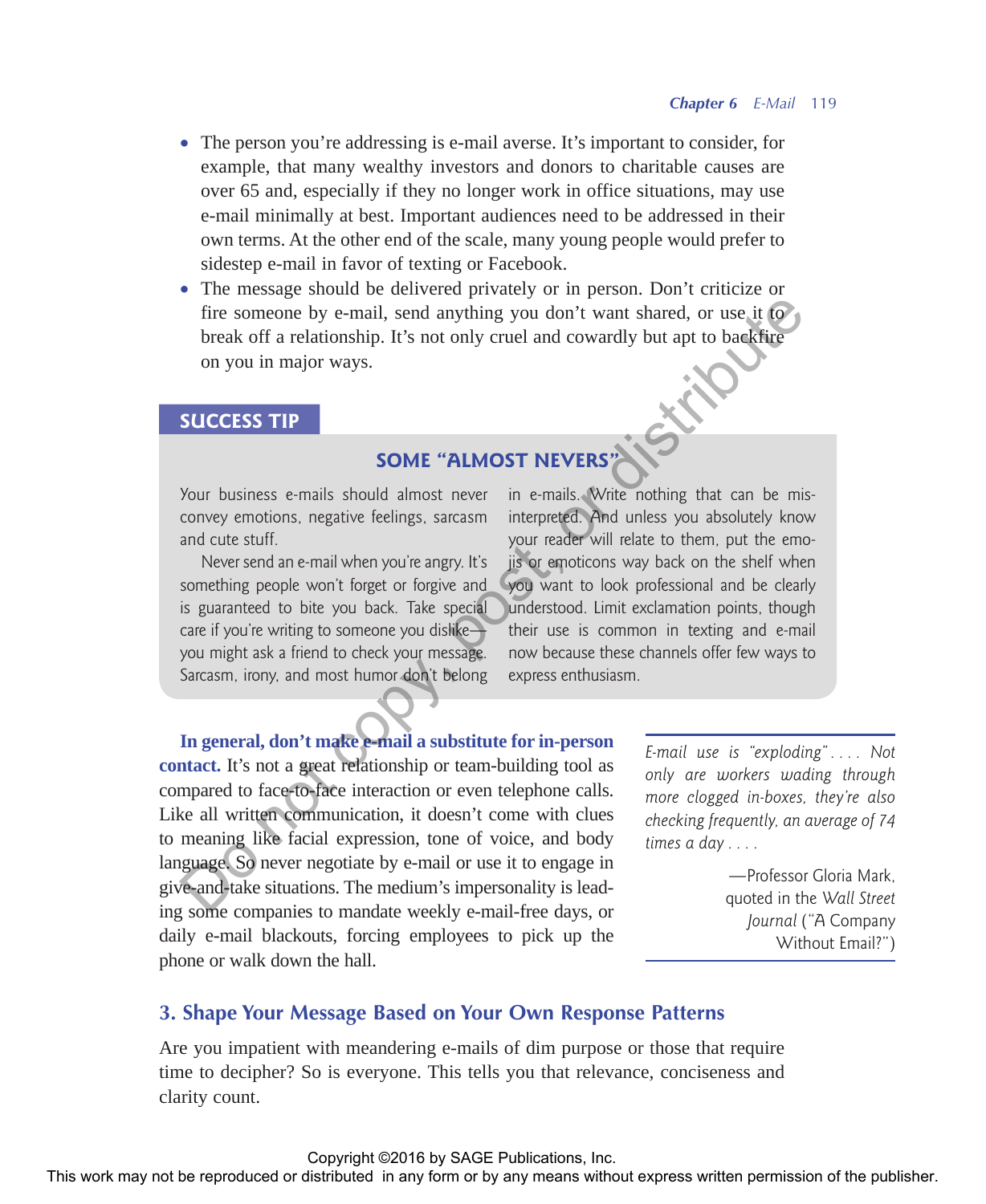And all the human interaction factors do, too: sincerity, honesty and courtesy. We're the same people in the work setting as we are outside of it. Most of us want to feel included, respected and appreciated––liked, and maybe even cared about.

You've probably noticed that even the briefest work memo can convey subtle emotions when you're on the receiving end. Every message you send includes such a subtext, intended or not. Practice awareness of what you communicate in the emotional dimension. Think "golden rule" and you'll accomplish your goals and build good relationships far more easily.

## **4. Plan the Subject Line and Lead Paragraph Well**

Crafting a strong opener is especially important for e-mail. Each message is a fight to keep the reader's finger from clicking Delete and her eye from moving back to its in-box scan. Write concise, to-the-point subject lines that clearly identify what the message is about. Puzzle out a way to put the important words on the left so they're not cut off in the in-box window. Here are a few successful subject lines I found in my e-mail box today: and build good relationships far more easily.<br>
4. Plan the Subject Line and Lead Paragraph Well<br>
Cruding a strong operaris respectively important for e-mail Lead (the algorithm) is that to keep the reader is finded in any

USB DVD Drive \$26.99

Reader Favorites: Content marketing

Deal Alert! Michaels.com

And here are a few that didn't get me to open the message:

*Simple English is no one's mother tongue. It has to be worked for.*

Last Chance to Register for . . .

Event of the Year! 30% Off...

—Jacques Barzun in *Teacher in America*

Shocking News!

The first lines or paragraph of the message should go right to the bottom line and focus on why you're writing as well as answer the unspoken question: Why should the person care?

## **USE THE STRUCTURED PLANNING SYSTEM: GOAL, AUDIENCE AND TONE**

To write successful e-mails—as with every written communication—approach the task systematically. This process will become second nature with surprisingly little practice. The process is explained in detail in Chapters 2 and 3. Here's how it applies to e-mail:

Copyright ©2016 by SAGE Publications, Inc.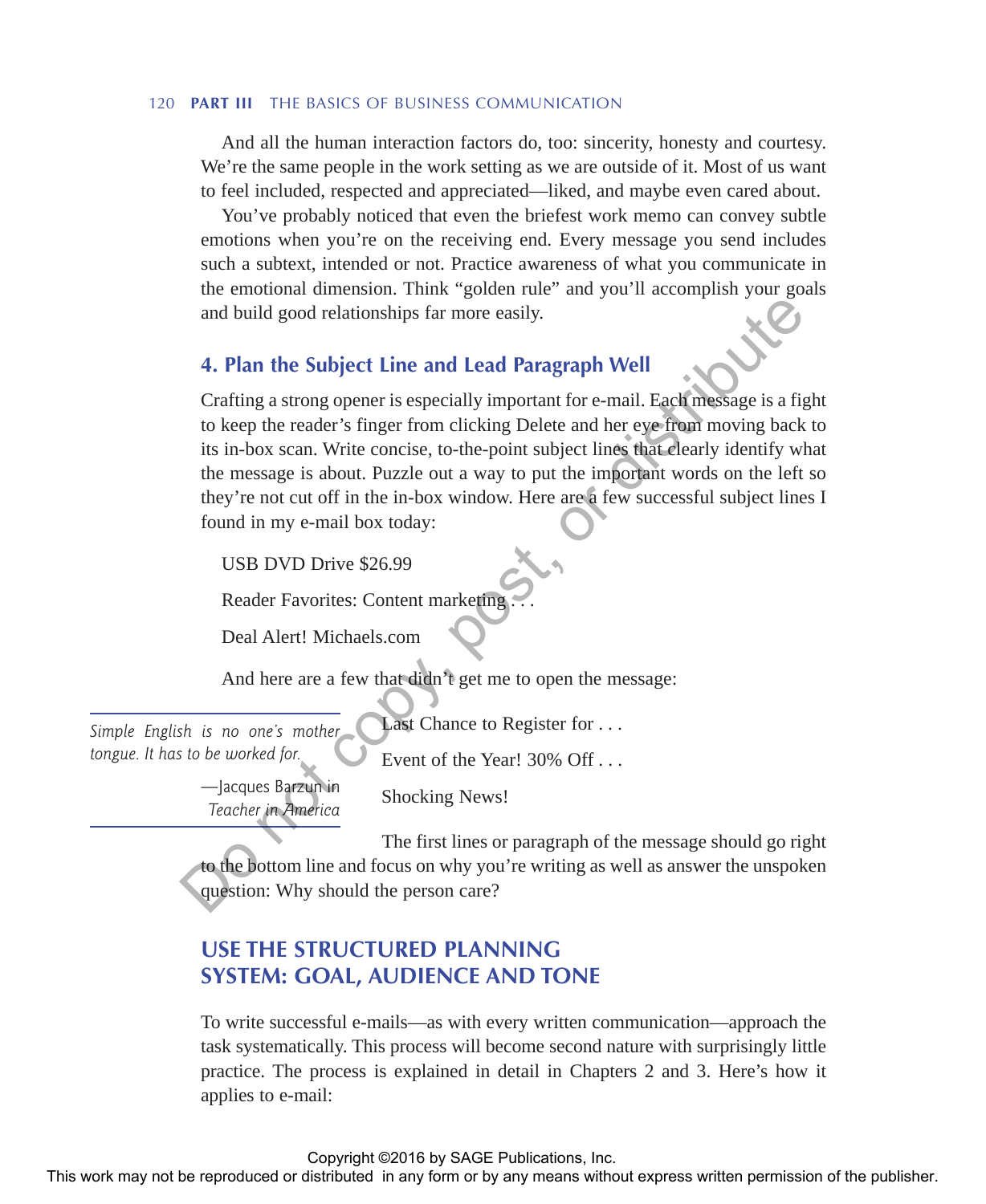- 1. Define your *goal* as closely as you can, and consider your *audience* and its *characteristics.*
- 2. Figure out what *substance* will accomplish that goal with that particular audience, and put the elements in a logical order.
- 3. Decide what *tone* is appropriate to the reader, taking account of the person's status, personality, your relationship with him or her and the nature of your goal.
- 4. Based on the first three steps, figure out a direct, clear *opening.* For e-mail, that's the subject line, salutation, and first one or two sentences.
- 5. Follow through with the *middle,* which typically contains technical information, backup for your request, and the reasoning if you aim to persuade.
- 6. *End* strongly, making it clear what follow-up you want.
- 7. *Review, edit, and tighten:* Business e-mails (and I would say all your e-mails) must be concise and error-free with correct spelling, punctuation, and basic grammar. Poor writing interferes with comprehension and makes you look incompetent and uncaring.

Now let's apply this framework to a workaday e-mail.

You notice that you're not included in a flow of reports relating to a major department project, one you're not directly involved in but would like to be.

Here's how you should plan your message, preferably writing down the answer to each question as I do in this example.

**Goal?** Immediately, to be added to the distribution list. Long range, to be better positioned for interesting work that's important to the organization.

**Audience?** Primary: Your supervisor. Secondary: Possible higher-echelon executives who may make the decision.

**Audience characteristics?** What do you know about these people? You're writing for a range of personalities, but since they are all managers, you can safely assume they have a few things in common: self-interest in "getting the job done" and, one might hope, grooming new talent. 4. Based on the first three steps, figure out a direct or ear two sentences.<br>
In this subject line, salutation, and first one or two sentences.<br>
5. Follow throughly with the *middle*, which typically contains technical un

**Tone?** Must be very respectful. Even if your manager is a pal, you're asking for something, and his or her bosses may not even know you. But you don't want to sound artificially formal.

**Substance?** The question to always ask: What can I say that will make my case with this audience? Why should my targeted readers care?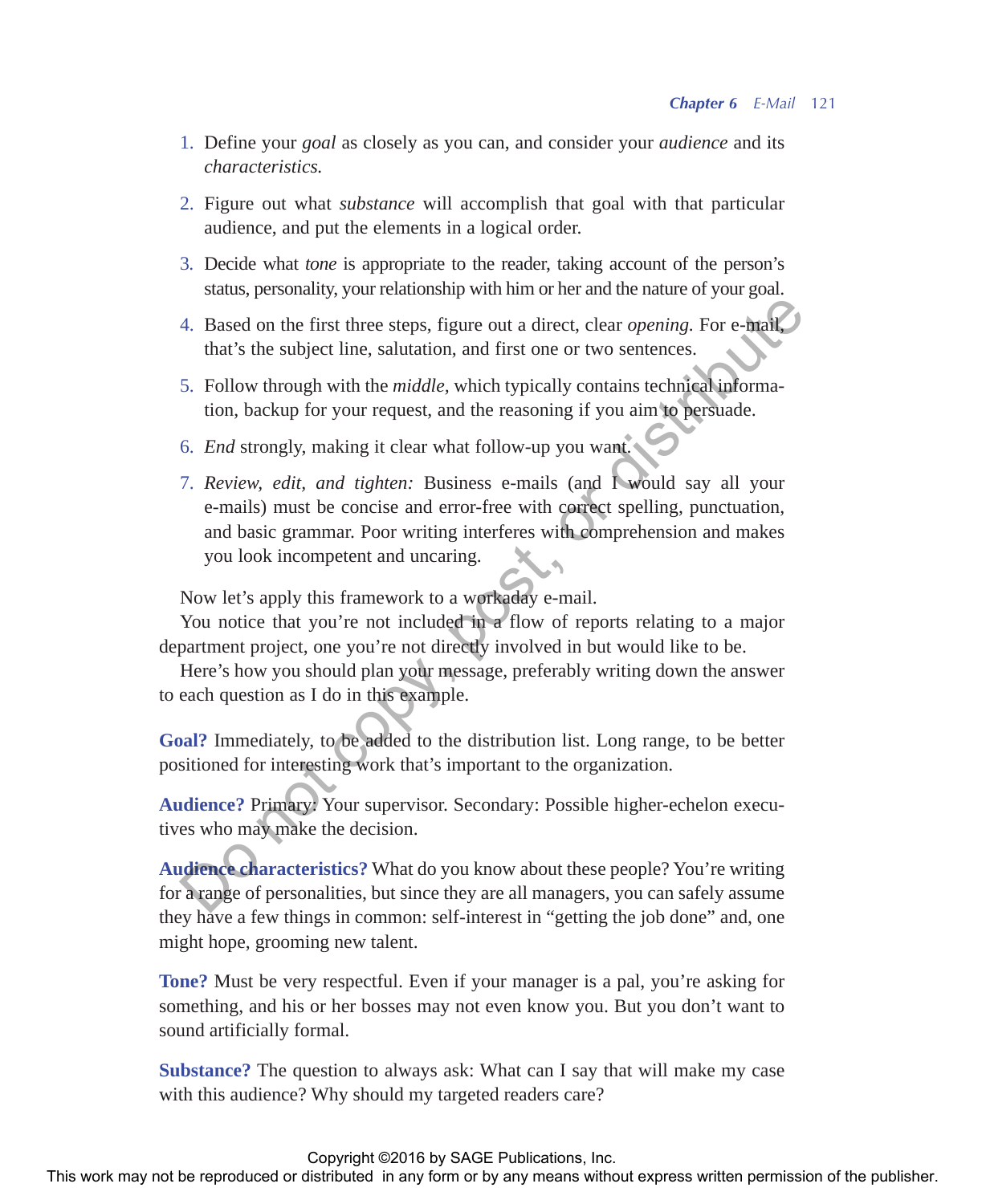#### **VIEW FROM THE FIELD: TRY TO HIT THE E-MAIL MARK**

It annoys me when an e-mail goes on and on, especially when it's a solicitation—getting a long complicated e-mail from someone I don't know and am not engaged with is a fast way to make me hit the delete button. So keep it simple. If you need to elaborate, send an attachment or have a conversation. Once in a while I get an e-mail that's fast, right to the point, doesn't include a lot of rhetoric or misspell my name, or approaches me in some way the person knows will be relevant to me. That shows they did their homework and figured out what's in it for the audience.

> —Laurie Bloom, director of Marketing & Communications, Rivkin Radler LLP

Looking at the situation through the other persons' eyes always provides your best clues. *If you were the supervisors, why should you grant the request?* Don't write an e-mail asking for something until you have an answer, because that's essential to deciding what to include and what to leave out. For the representation of the reproduced or distribution of the reproduced or distribution of the publisher or distribution of the publishers with the studies of the studies of the studies of the publisher of the publishe

Knowing the company also tells you whether your request is a hard sell or not. Is information flow generally good, or is there a knowledge-is-power mentality? Are there rigid guidelines on pecking order entitlements, or flexible ones?

If you assume your request is an easy sell, you could simply say,

Dear Jack,

I'll appreciate having my name added to the Carter Project distribution list. I'm interested in seeing how it goes.

Thanks,

Jane

But this would be a mistake. You can't really predict whether the recipients will see the change as insignificant or as a departure from protocol. So you need to make a case. Think about possible advantages to the other parties. For example,

- The information will help you with your current work.
- You possess some special background or experience that means you might make a contribution.
- You hope to be involved in similar projects down the line and this will help you prepare for that.

Copyright ©2016 by SAGE Publications, Inc.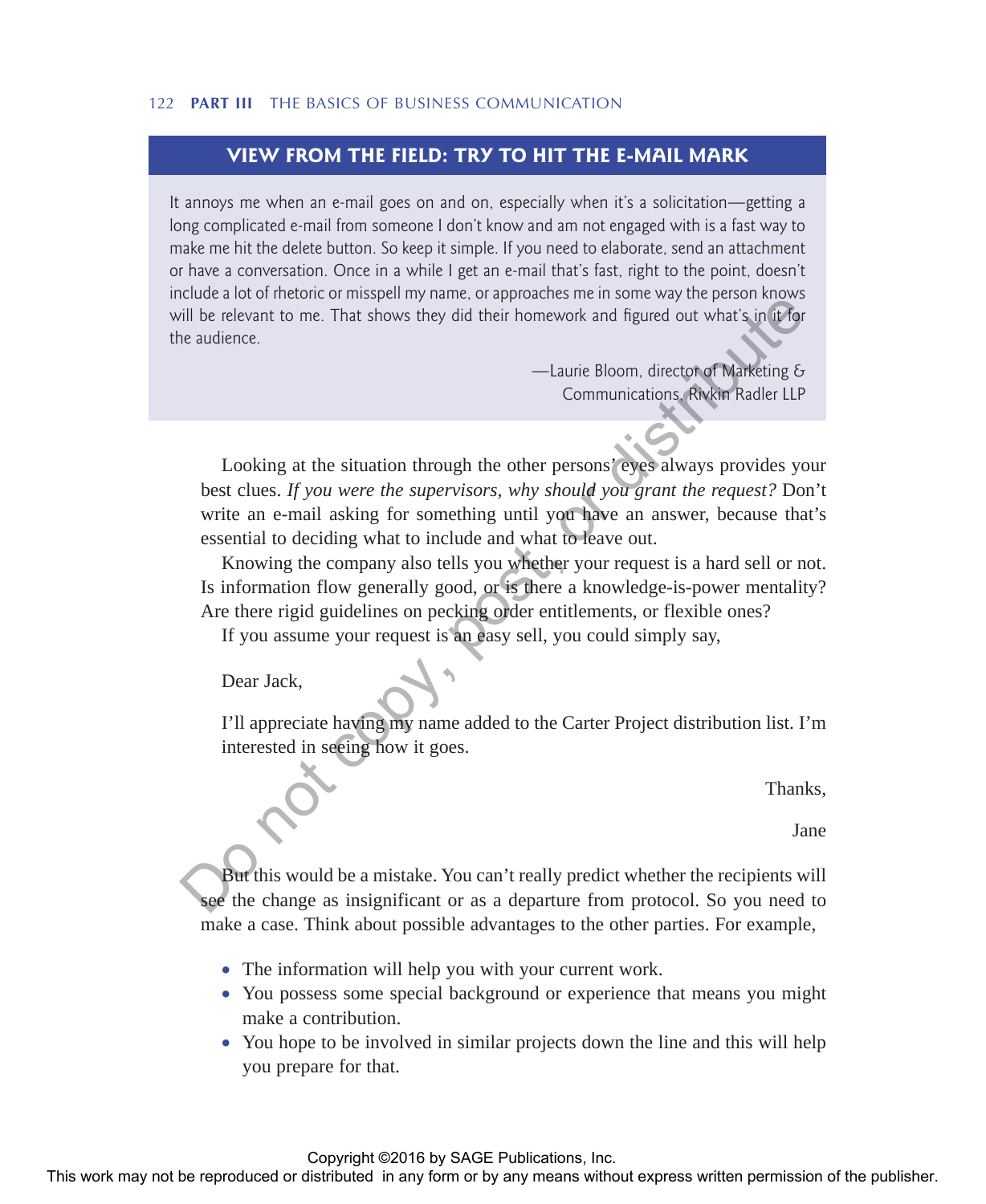## **Draft 1**

Subject: Request to be added to Carter Project distribution list

Jack:

I'd like to ask if I can be added to the information distribution list for the Carter Project.

Since I'm currently working on several smaller-scale but similar projects, ing how the challenges are handled will be helpful and could save me significant time. Also, the chance to review the materials will enable me to sharpen my thinking so I am better prepared to handle future large-scale initiatives. Fine The correct model working on several smaller scale but similar projects.<br>See ing low the challenge are handled will be helpfoul and coold save one simulations.<br>As you know. That we also be charge property to handle f

As you know, I have a background in the medical imaging industry, so I might possibly have some useful thoughts to offer on Carter.

Thanks so much.

Jane

This brings us to Step 7, editing and revising. Here's how I'd rewrite my own draft after reviewing and thinking about it.

## **Draft 2**

Subject: Information request, Carter Project

Dear Jack:

I'd appreciate it very much if I can be added to the Carter Project distribution list.

I'm working on several similar smaller-scale projects right now, and seeing how the challenges are handled will be a big help. Also, reviewing the materials will help prepare me for future large-scale projects when those opportunities arise.

Thanks so much for considering this request.

Jane

Is this version better? Why did I make these changes? Here's the reasoning, step-by-step, along with guidelines that apply to all e-mails.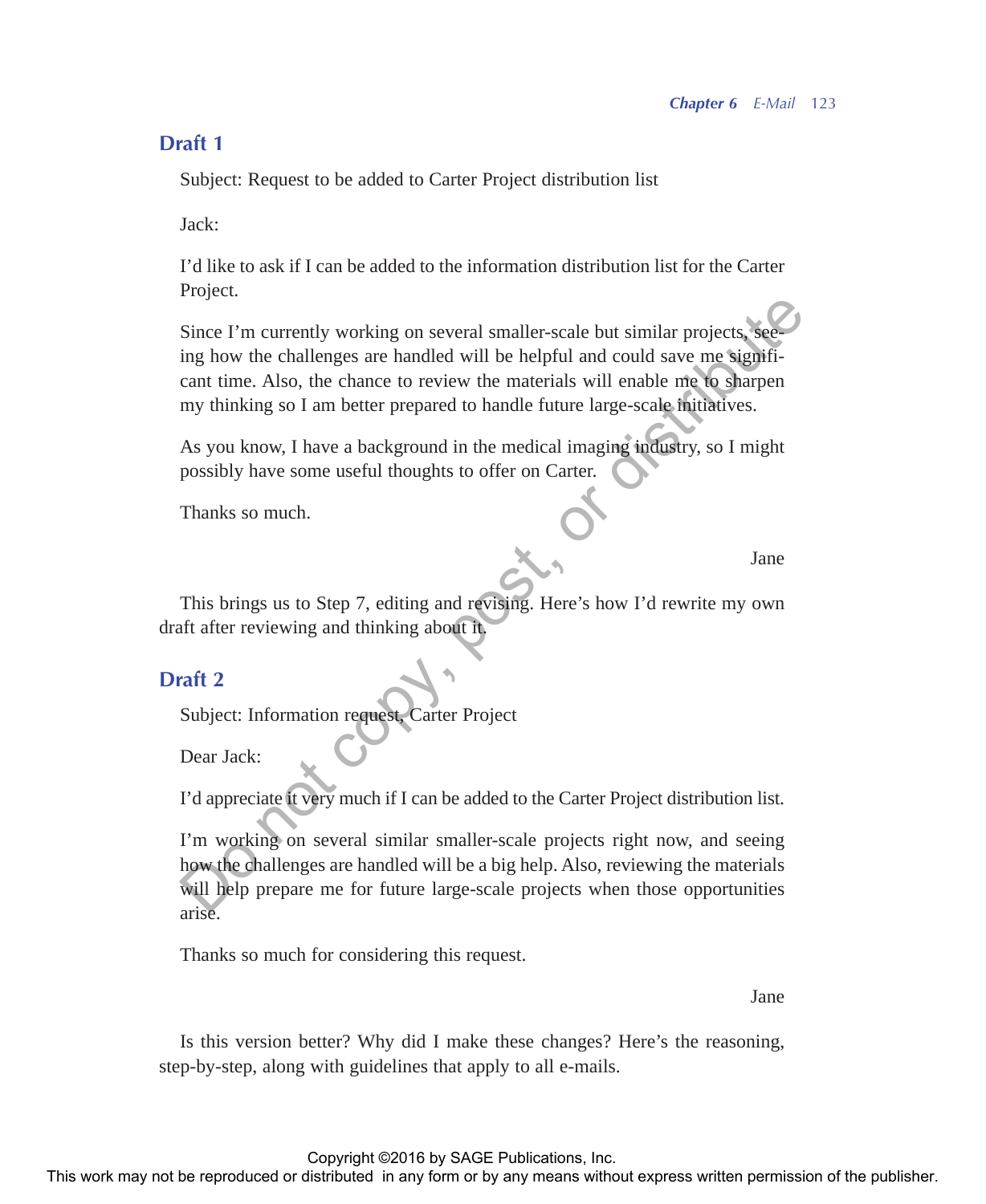**Subject line:** *Focus them tightly or your recipient may trash your message without reading it.* The subject line in Draft 1 is long and wordy—only part of it will probably show up on the reader's screen. It needs to be tighter and more direct*.* Also, a good subject line enables you or the recipient to easily retrieve an e-mail in the future, which can be very valuable.

**Salutation:** *Pay attention to tone in salutations.* In Draft 1, using the name alone is abrupt, not appropriate to a request, especially when you're addressing a superior.

**The lead:** *The first sentence in large part determines whether your message will succeed. Take time with it.* Draft 1 begins okay in that it gets right to the point, which, almost always, you want to do. But it's a little obsequious, asking for permission to make a request. So I took out "I'd like to ask" and substituted words that set an appreciative tone.

**Message substance:** *Always aim for just the right amount of content to make your point—not too much and not too little.* Draft 1's substance works reasonably for the purpose but on more careful consideration—which is easy once you have the draft in front of you—Paragraph 3, offering to help on the project, seems a bit arrogant. So I cut it, though should a conversation result from the e-mail, it's a good point to hold in reserve. abrup, not appropriate to a request, especially when yon're addressing a supporter. The leads The *firsti statter* in large part determines *whether* your means of the reproduced in any means when the same permission to m

**The close:** *End strongly by underlining your request—or whatever other purpose motivates your message, as specifically as possible.* In Draft 1, the very general ending doesn't really close the natural circle of your message*.* In this case, you're asking for a response to a request; at other times, your close might say, "Let me know when you're available to meet with me" or "I look forward to hearing when the new system will be ready."

**Writing style:** *Aim for simple, direct, conversational language that moves naturally to pull the reader through.* Draft 1 overall sounds rather stilted and clumsy. To instantly discover where the language needs attention, read the message aloud. Wherever it's hard to read smoothly and rapidly, look for ways to reword.

You can also find wording that interferes with speed by searching out repetitions for example, there are two phrases using *to* in the first sentence. Paragraph 2 also fails to meet the reading-aloud test and sounds "hedgy." You may notice the word *help* appears twice, but that's okay, because that's your subject—asking for help.

Do you write telegraphic e-mails, leaving out words and relying heavily on abbreviations? Break the habit! You'll get better results with cohesive messages that don't require readers to fill in what's missing or figure out what you mean.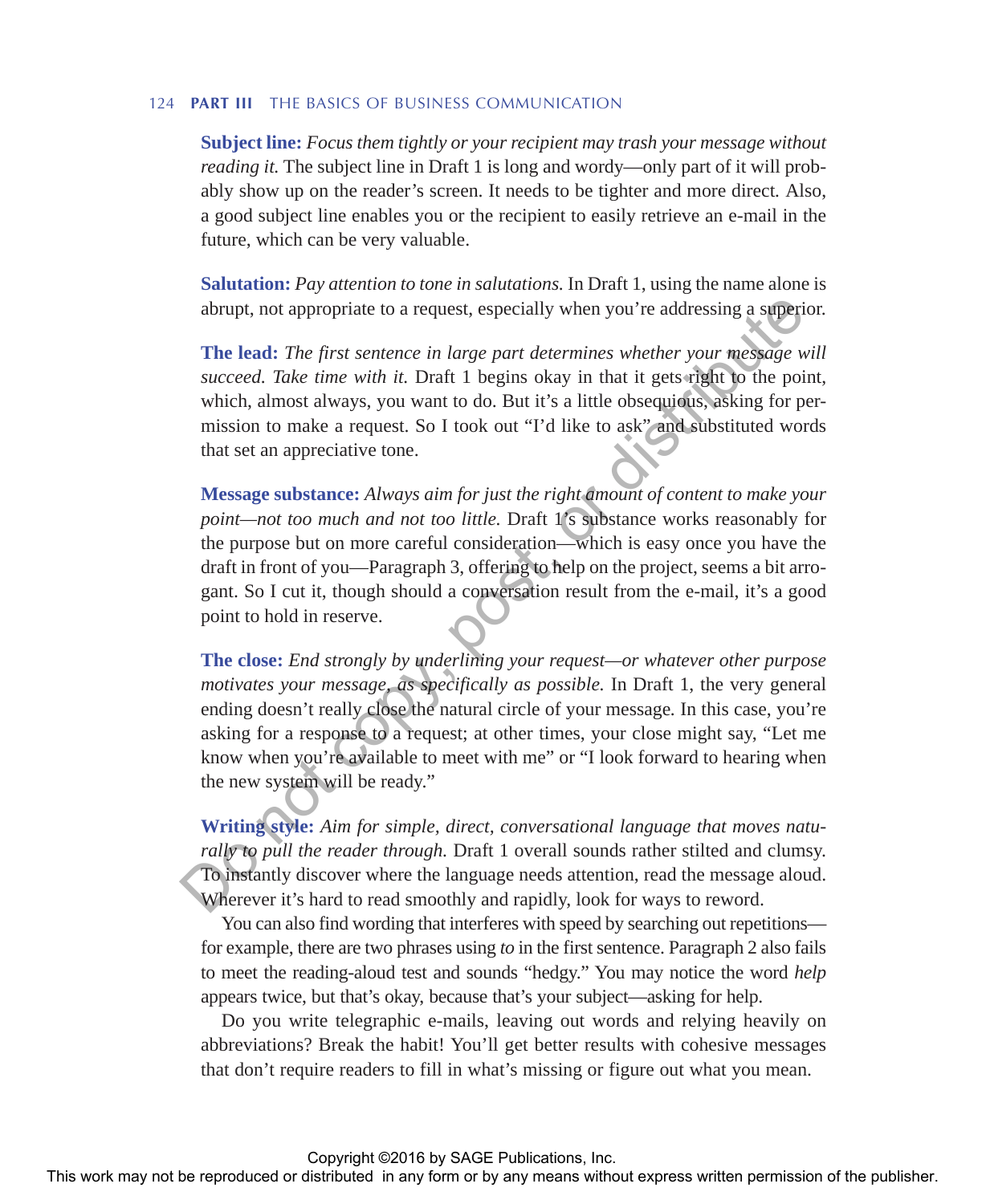**Tightening the message:** *A major goal of editing is to make complicated sentences simple.* So always look for alternative ways to say the same thing more directly and plainly, eliminate unnecessary words, and rephrase the thoughts. I did this with Draft 1, sentence by sentence, and ended up cutting about 25% in the process. Notice that once you cut words back, it becomes obvious that they aren't needed. You can always check your editing this way: If eliminating words or thoughts makes a message read less well or seem less convincing, don't do the cut or look for another way to say what you mean.

Review Chapters 4 and 5 for a full rundown on almostgrammar-free editing techniques that enable you to improve your own writing.

*Half my life is an act of revision.*  —John Irving, novelist

**Review the total message for the big picture––what's coming across?** In the case of our example, is Draft 2 respectful and polite? Have any negative feelings crept in? Does the content appear to make the case with clarity and logic? Does the message as a whole seem to proceed logically? Are the transitions good? Can anything be interpreted against the writer's interests? cure from the reproduced or distributed with the reproduced or distributed in any form or the reproduced or distributions of the publisher of the publisher of the publisher of the publishers of the respective of the conte

Also important is this: Does the message read quickly and easily? The faster your writing reads, the better it works and the more convincing it becomes. Contemporary means short: words, paragraphs, sentences, and documents.

Compare Drafts 1 and 2 to see how much faster the second one flows, how much more convincing it seems, and how it projects a professional image for the writer while being very respectful.

Are you reluctant to take time for the kind of planning and editing I recommend? Know that if you can achieve what you want with your first draft you're unique: Professional writers don't expect to and nor should you. There's an old adage that writers like: "A writer isn't someone who writes but someone who rewrites."

And know that if you don't invest the energy, you're gambling against your own success.

The good news is that just a little practice will put you way out in front of the field—and once you've built the habit of writing it right, you'll find it doesn't take much time at all.

#### **Build in the Right Tone**

Here's a kind of challenge you may face whatever your career field, and it's not unlike the challenges you deal with when doing group projects in school.

As project coordinator, it's your job to pull together a team report. The group consists of your peers and a few subordinates, and each has been working on a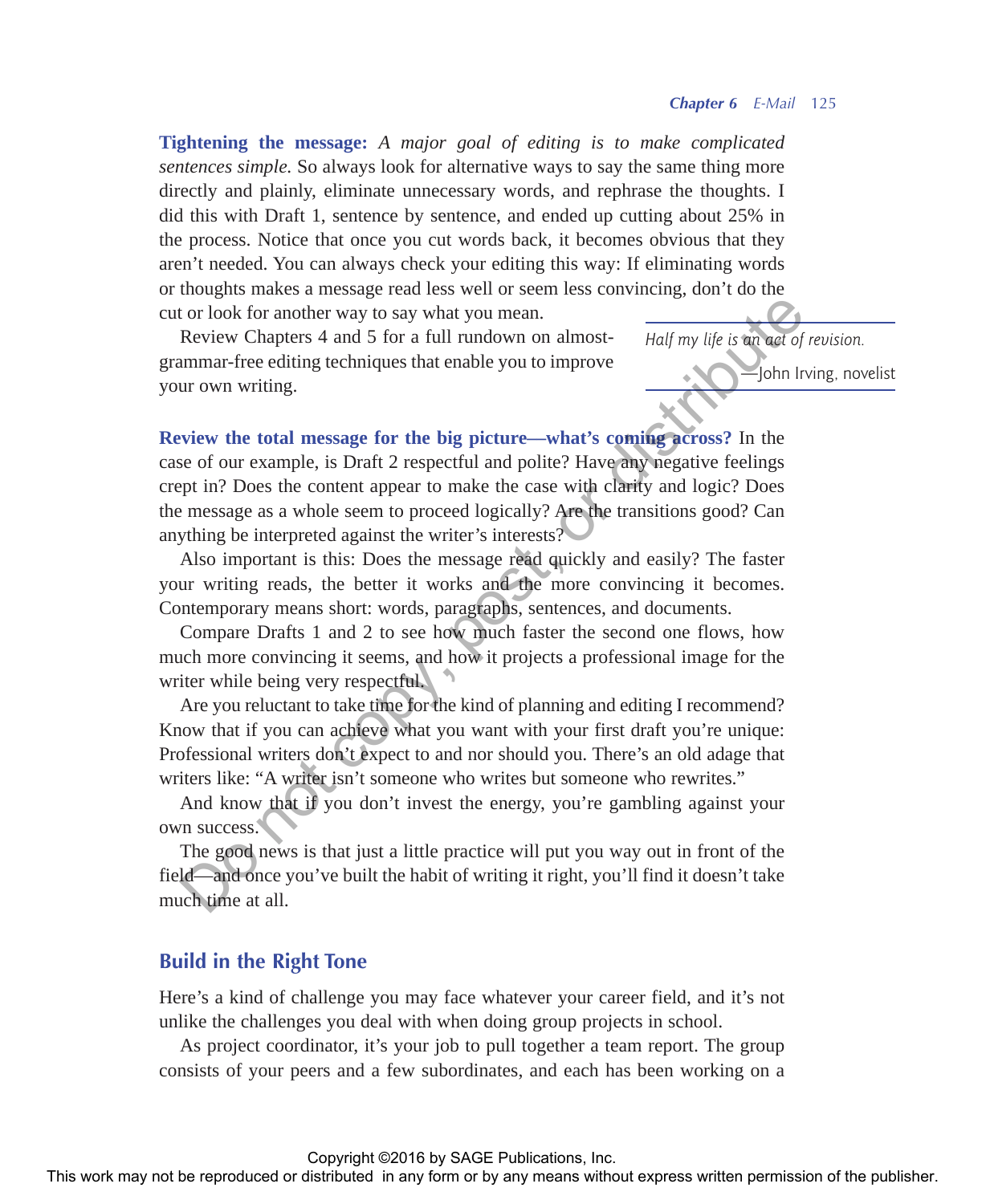different section. The deadline is approaching, and you need to be sure the pieces come in on schedule.

Here are two possible ways of writing the e-mail.

#### *Version 1*

Subject: Assignments due!

Everyone on Martin Proposal Team:

As you know, I expect you to deliver your assigned part of the Martin proposal on Wednesday, April 3, by 2:00 p.m. via e-mail. Unless I hear otherwise from you, I'll expect you all to meet the deadline. Thanks.

John

#### *Version 2*

Subject: Due April 3: Martin Proposal Sections

Hi team—

I look forward to having all sections of the Martin Proposal on my desk by Wednesday at 2.

An e-mail attachment will be fine. If you're having any last-minute problems pulling your part together, give me a call ASAP.

The plan calls for me to review everything by the end of the week, so please be available to answer questions. Marian needs all the pieces in hand by Monday so she can edit the full proposal and make it cohesive in time to meet the client's April 12 deadline. Everyone on Martin Proposal Team:<br>
As you know I, expret you to delivery your assigned part of the Martin Proposal<br>
on Wednesday, April 3, Ny 2:00 p.m. via e-mail. Unless Their form you, TII express you all to meet the de

I know we'll have a great proposal and a good chance of landing this contract. Thank you, Mark, Jane, Eric, and Marie, for all your hard work on this.

Sincerely,

John

Which version would you rather get? I assume it's the second one, so let's analyze why.

There's nothing wrong with Version 1 technically. The spelling and grammar are correct, and it's clear and to the point.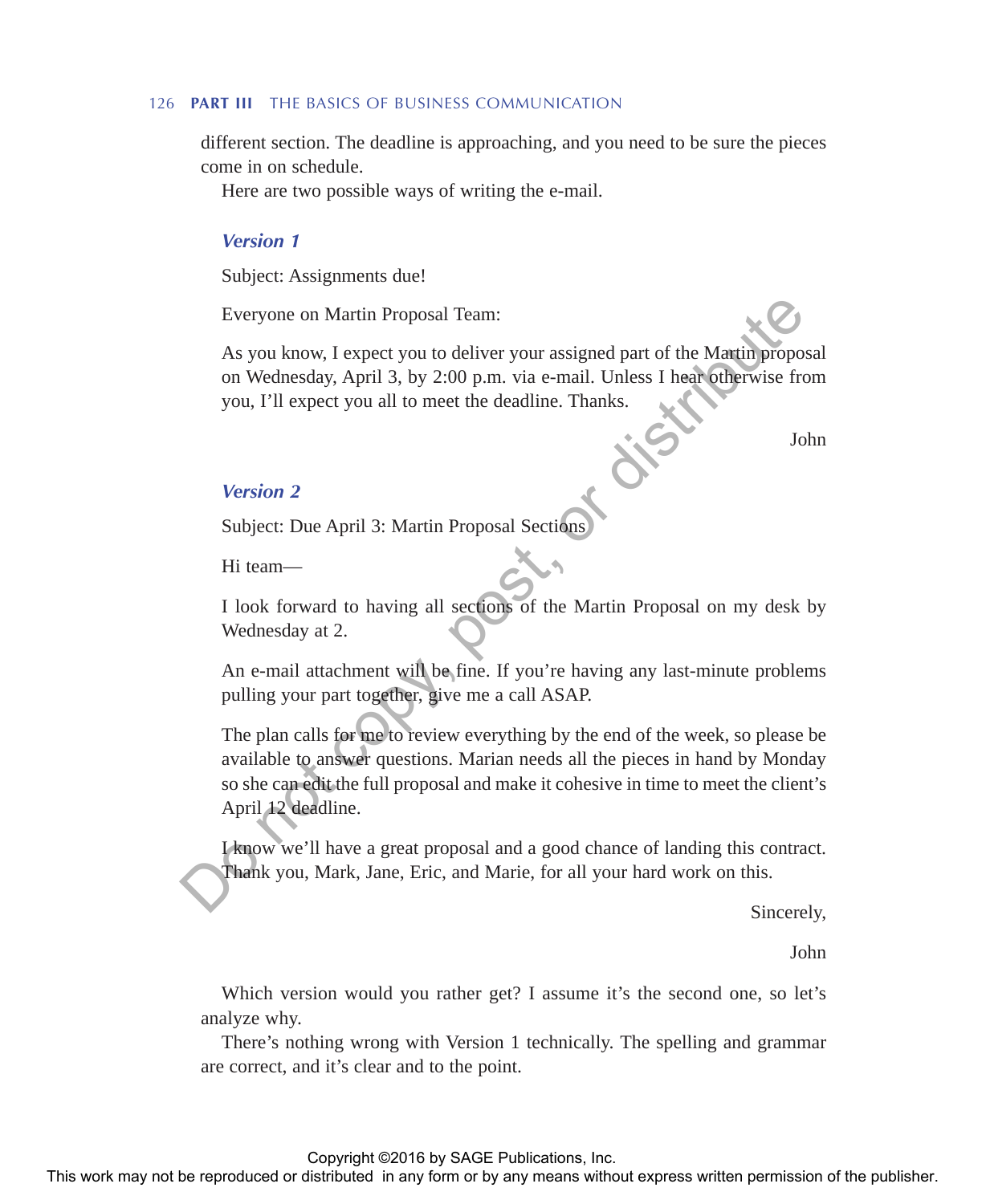The glaring difference from Version 2 is in the tone and its probable effect on the recipients.

The subject line in Version 1 is vague and at the same time threatening. It makes the writer sound like a teacher calling for essays and expecting the worst. The negative voice sustains throughout.

Version 2, on the other hand, takes the trouble to project a positive attitude and a team spirit. It gives a context for the proposal process, so the deadline doesn't seem arbitrary. It offers help with problems—better to find out any hitches now rather than later, no? It conveys enthusiasm for the result; reminds everyone that something important is at stake; and extends appreciation to each team member as an individual, treating everyone equally.

If you think the difference is trivial, consider: Which writer would you rather work for? Which would you work harder for: on this and future projects? Based on the messages, which person would you want to team with again?

Yes, it's essential to structure your messages well and use your editing and proofing tools to craft your language. But achieving the right tone is equally critical. *The complaint that employers most often make about how younger staff members write is failure to adopt the right tone.* So let's explore where tone comes from and how to control it.

Thanks to text messaging and the modern business tempo, with a boost from Twitter, many people have learned to get to the point quickly with the least possible number of words. But what can get lost in this minimizing is tone. Most noticeably, both respect and warmth are often glaringly absent.

Getting the tone right starts with how you think through your content.

In our e-mail example, Version 2's writer obviously thought not only about what she wanted but her recipients' needs and reactions. If I were in their shoes, she asked, what might I want to know? If I'm having a problem, what should I do? What would inspire me to a last final best effort? Can I feel that all my overtime work is appreciated?

As every good manager knows, there's everything to gain by making people feel included and important. Taking the time to write the thoughtful message is an excellent investment.

Many managers have trouble projecting warmth. But if you begin by looking at the situation from the other person's viewpoint, it will usually happen naturally. Consideration shows. But you may also have to consciously think about how to frame the message from the other person's point of view. For example, writing, "If you don't send your work in by Friday, you'll mess up the whole team project and it will be late" is very different from "Please send your work in by Sept. 5 so we can fit it into the final project and meet the deadline." seen actionary. In others help with problems—better to find out any bitches gives written and the reproduced or distributed in any form or the publisher or or the studies of the reproduced in the reproduced in any form or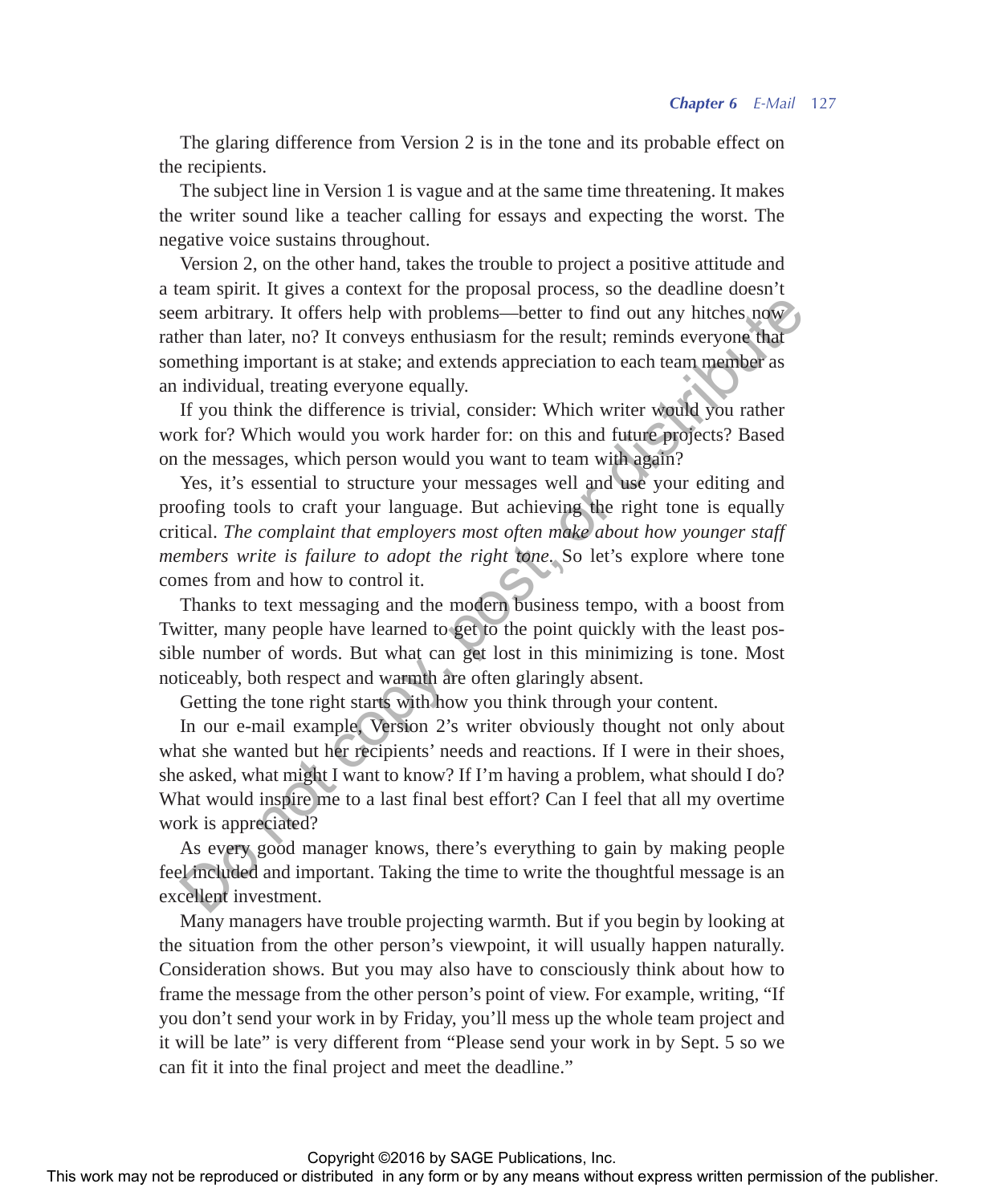You can also choose language that reinforces the positive tone. What helps establish a friendly, persuasive, and even motivating tone? Writing tactics such as:

- Saying "please" and "thank you"
- Using polite salutations and closing words
- Using contractions ("I'm happy" vs. "I am happy")
- Using the word *you* a lot––cutting back on *I*
- Adopting a consistent "you" perspective, the "what's in it for me" (WIIFM)
- Using positive language and avoiding negatives
- Using names in the message body
- Generally conveying enthusiasm and confidence

Suppose you're sending a report to a client and must write a cover note for it. You might say,

Frank—here's the January progress report that you wanted. Regards, Ben

This short message sounds abrupt, barely courteous, and inappropriate to the relationship. It uses a "buddy voice" at best. What would work better? Perhaps the following:

#### Dear Frank,

I'm pleased to provide the attached report for January. If you have any questions, I'll be happy to answer them and can also provide more details if helpful.

Best regards,

Ben

Is Version 2 unnecessarily long and wordy? True, it doesn't contain much "real" information. Nevertheless, circumstances call for it. It sounds like the writer took the time to craft the short message carefully, which in itself shows respect, and it seems thoughtful. It is the tone a client expects from a supplier and, particularly, from someone who's not at the top of the pecking order.

In all honesty, a recipient might not actually notice your careful e-mail—but he or she will definitely notice one that's careless, breezy and blunt. Keep in mind that many clients are probably much older than your own age cohort and more formal to some degree in their lifestyle and expectations. Even if they are young, clients typically want the respect the relationship demands—and by the way, the same is true of many young bosses. **•** Adopting consisted. The publishering consisted, the "what's in if for an<br>"Using positive language and be message body<br>**•** Greenally conversing a mission and confidence<br>**Suppose you're sending a report to a client and**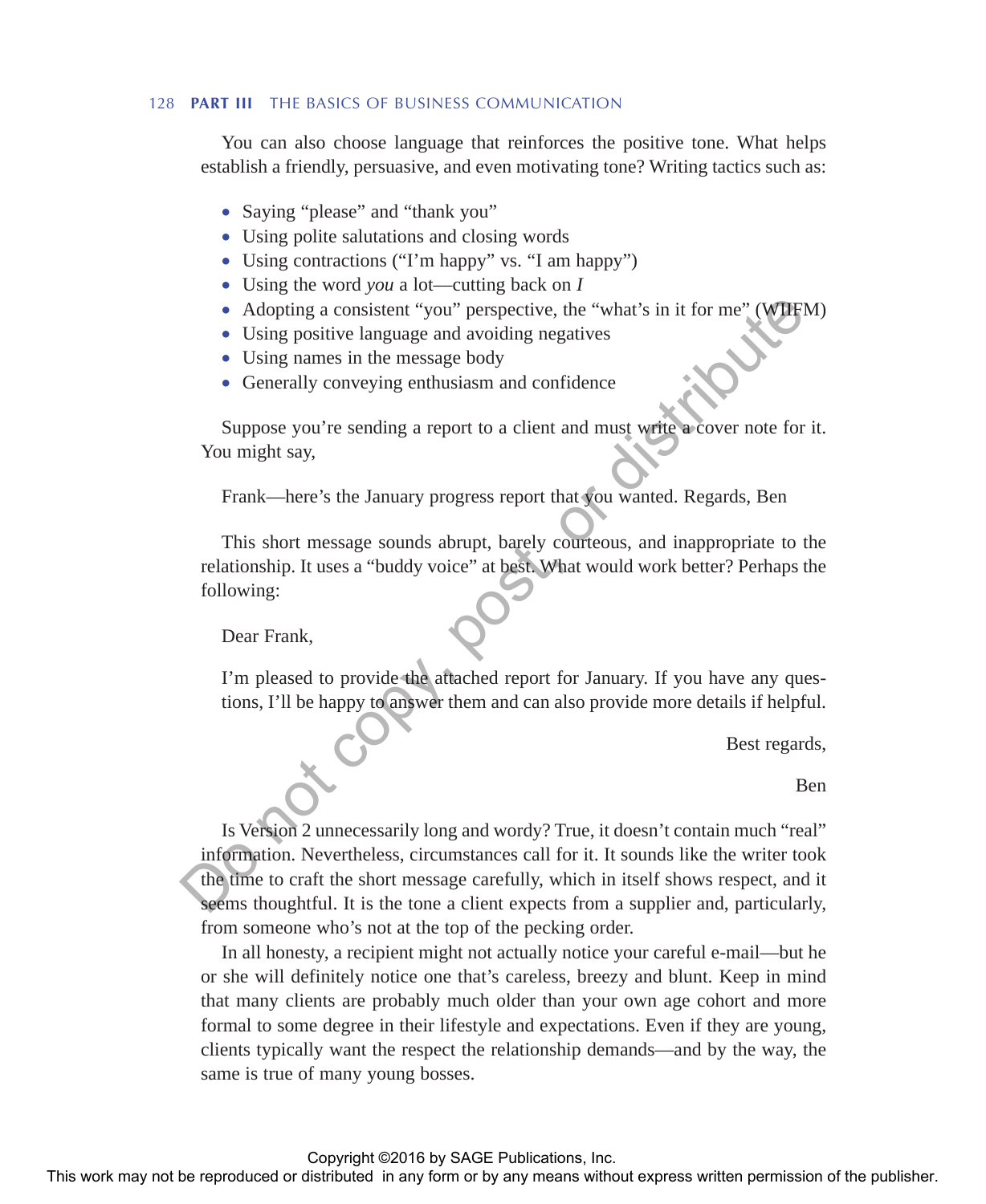Let's look at one more example, a thank you note—famously difficult to write well––and how sentence structure affects the impact.

Dear Joan—thanks for inviting me to the networking event. I had a good time. Also I met a client prospect!—Regards, Ned

Not very convincing, is it? Here, we can fault the writing style. Ned's sentences are choppy and stilted, reminding us of a fourth-grade textbook. He forgot the sentence rhythm technique of alternating short sentences with long ones (see Chapter 3). He could have written,

Hello Joan,

I want to thank you for inviting me to the Celex networking event. It was great to meet so many new people who are part of our industry, and I even have a prospective client to follow up with. Thanks again for thinking of me. I very much appreciate it.

Sincerely,

Ned

An even better way to voice appreciation is to be very specific. Here's an e-mail I was happy to get from a business client.

I just wanted to say thank you for inviting me to the luncheon today. I really enjoyed the group. The presentation was interesting, but the highlight was one of the better question-and-answer sessions on the subject I have heard at any session. And I am extremely grateful for your introduction to numerous people, making sure that they knew what I did. You do go out of your way to help, and it was appreciated. Thanks. The two may not be reproduced or distributed in any form or by any means with permission. The could have virtue the reproduced in any form or by any form or by any form or by any form or by any means to mean to many now pe

Best regards,

Lewis

## **HANDLE E-MAILS ADDRESSED TO GROUPS**

### **Marketing Campaigns**

Marketers see e-mail as the most cost-effective way to reach their audiences: It costs virtually nothing and has a high rate of return when done well. It's a major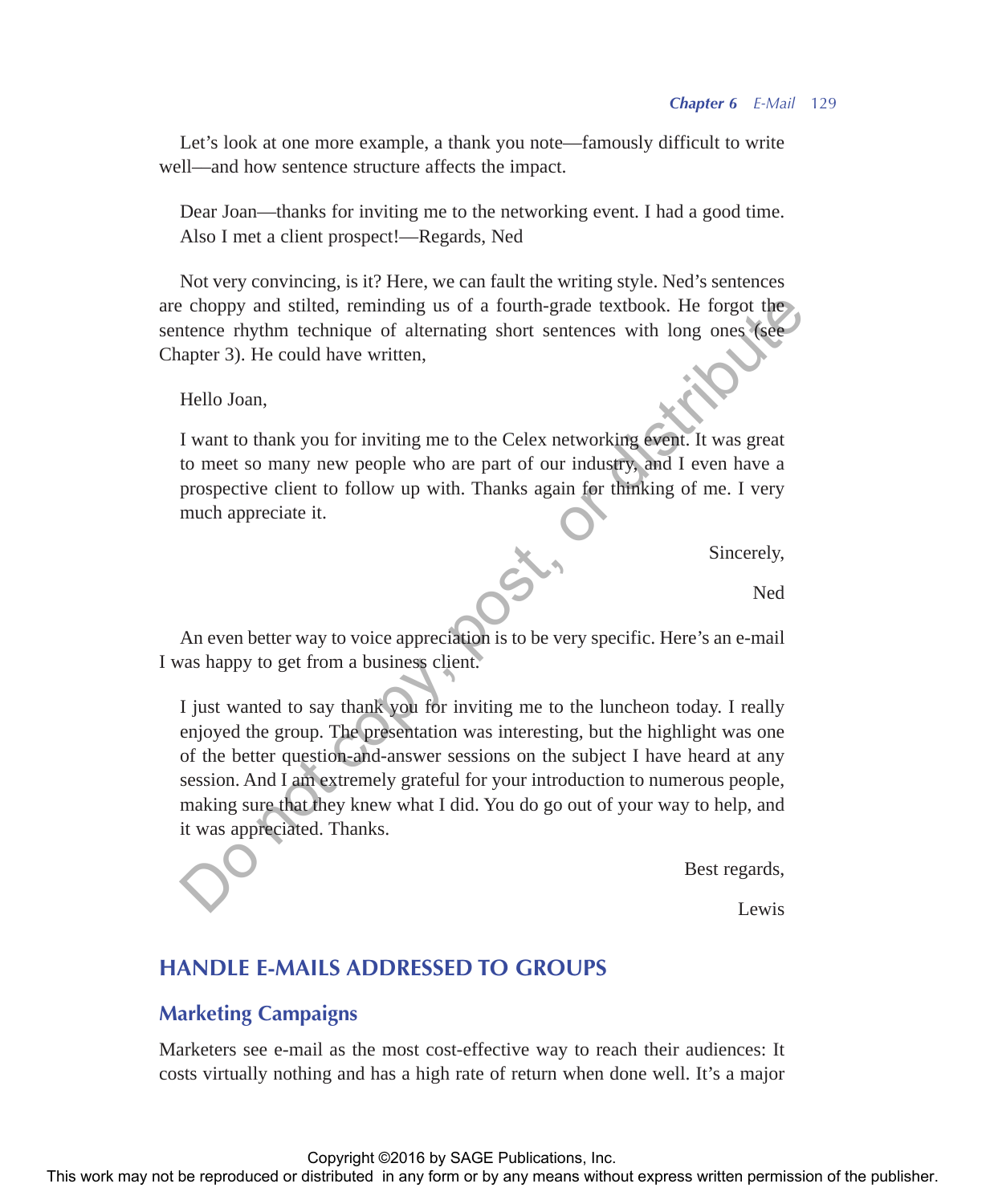tool for "in-bound marketing" that aims to draw people to websites or other locations for more information or to execute a sale. Politicians use this potential too. Many regard Barack Obama's e-mail campaigns, created by top copywriters, as a decisive factor in both his elections.

This book is concerned with everyday business communication rather than marketing campaigns, but here are some guidelines for e-mail promotion.

- Use clear, benefit-oriented subject lines, and convey a sense of urgency as appropriate:
	- { Your Exclusive Promo Code Inside—Expires Today!
	- $\circ$  Announcing: How to Sell Without Selling (Special Offer)
	- { 5 Top Social Media Dashboard Tools to Manage Your Social Account
- Keep messages short (under 100 words) and simple.
- Write in a friendly, casual style.
- Make the message visually accessible with white space and graphics.
- Frame the message in terms of *you* rather than *we.*
- Personalize by using first names.
- Employ power marketing words, such as *freebie, discover, surprise, proven,* and *thank you.*

See the section on persuasive writing for many more ideas that apply. You'll find e-mail marketing a well-covered subject on the Internet, so a quick search will turn up more than you need to know.

# **E-Mail Newsletters**

Sending an e-mail newsletter is another significant use of the medium. Many bloggers find it an effective way to distribute their blogs, either in whole or in part: as a "teaser" to lure readers to the full blog itself. Newsletters can be more complex and contain news, announcements, and multiple articles. This book's advice on blogging, media releases and storytelling particularly relate to newsletter creation. **The reproduced or distributed or distributed in any form or the representation of the representation or distributed in Consequential in any When the publisher (Special Orientation Conservance or May Moscoul and Supply Co** 

## **E-Mail and Customer Relations**

Big and small organizations alike rely on e-mail to collect input, solve problems and maintain customer engagement. Whether they use it well is another story.

If a client has a problem with a service, he is likely to e-mail, since trying to get help by telephone is daunting. But customer service via e-mail only works for both parties if you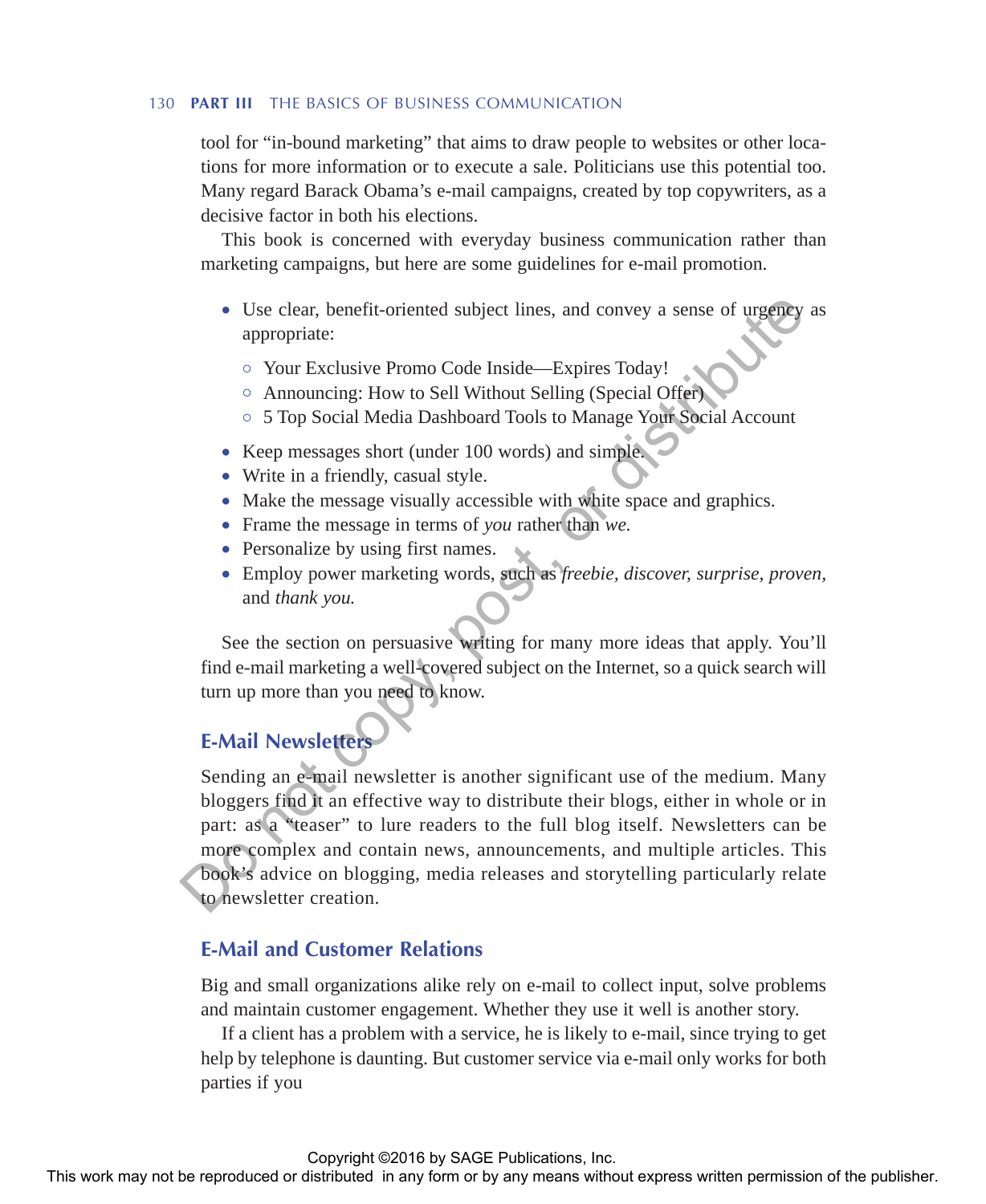- provide an e-mail address, and preferably, a name, easily findable on the website or product:
- respond within 24 or at most 48 hours;
- answer each complaint or question directly—not with a form letter or by referring the writer to your FAQs;
- practice the utmost courtesy and consideration; and
- take responsibility for helping the customer and turning anger into satisfaction, a bad experience into a good one.

Think through what will turn the situation around: Technical help? A refund? A coupon for a future purchase? Use your writing strategies to convey empathy, an apology, explanation, and suggestion as appropriate.

#### **SUCCESS TIP**

## **E-MAIL KNOWS NO BOUNDARIES**

Because e-mail (and all electronic media) leaps oceans and crosses national borders so readily, we forget that we're communicating cross-culturally. This can be a problem because even in its more formal moments, the American style tends to sound brusque and discourteous to people whose primary language is not English. So be scrupulously polite and considerate. Be aware of other countries' individual cultural norms—for example, whether requests are best made directly or indirectly and whether it's in order to express personal interest in your recipient. This work may not be signal counterposed or distributed in any form or by analogue of the reproduced or distributed in any form or by any means with  $\epsilon$  and  $\epsilon$  and  $\epsilon$  and  $\epsilon$  and  $\epsilon$  and  $\epsilon$  and  $\epsilon$  any  $\epsilon$  and

To internationalize what you write,

use short common words and short declarative sentences

- cut the jargon and idioms,
- use lists when appropriate,
- phrase everything as straightforwardly as you can,
- avoid passive structures and those with *get* and *have,*
- don't pile up long strings of nouns, but
- write more formally though not in ways that sound unnatural in ordinary English (though the messages will often feel rather stark).

Remember that most businesses today must also consider internal audiences whose native language is not English, so the guidelines often apply.

## **CREATE E-MAILS TO NETWORK MORE EFFECTIVELY**

E-mail can help you score opportunities and develop relationships and is especially important when you're looking for career opportunities. So let's apply the ideas to this situation.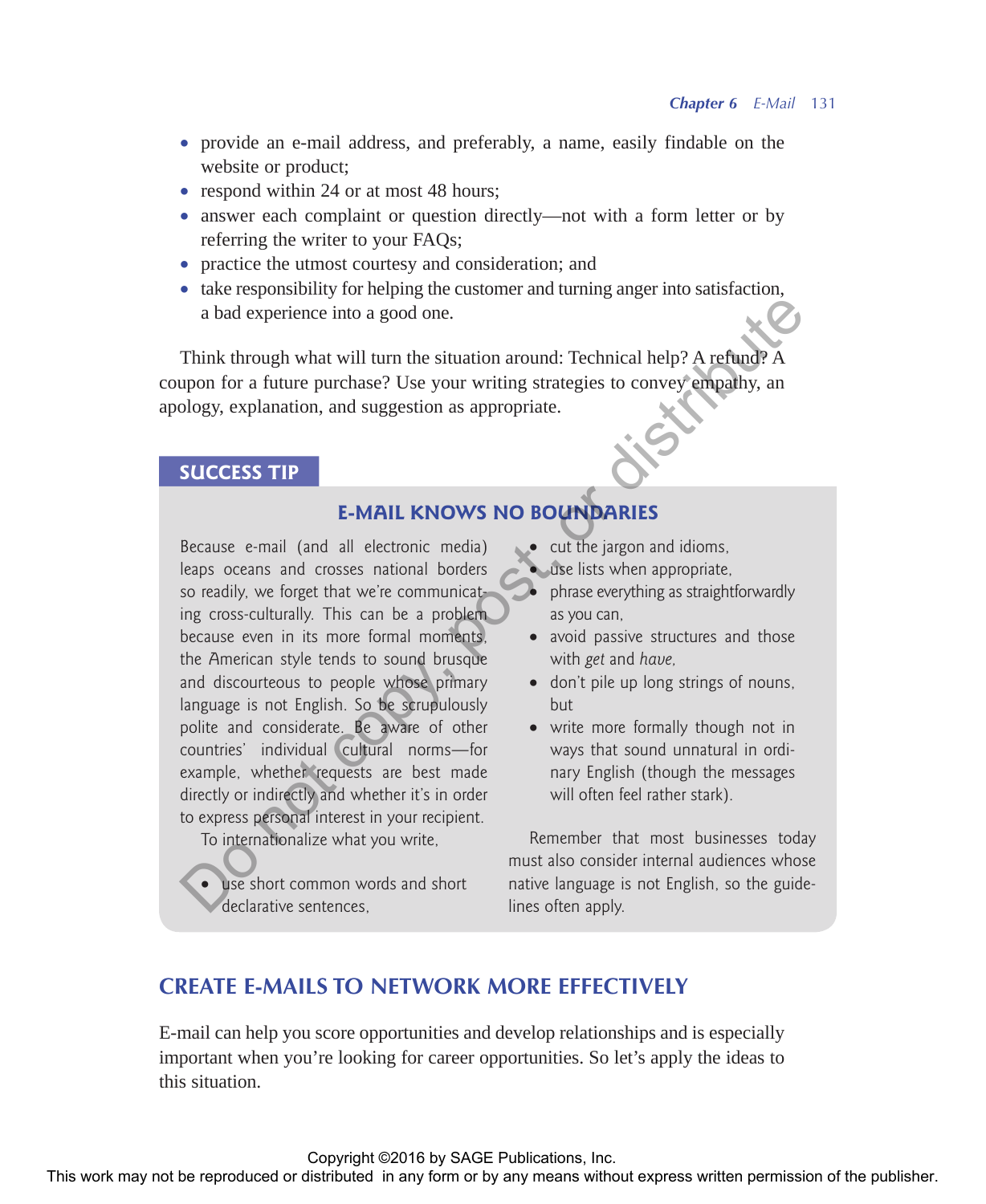Suppose you want to tap your school's alumni network for advice on your career path and perhaps even some direct job leads.

Your goals are clear, so think first about audience. Why might a graduate of your school take the time to talk to you? Here are a few reasons:

- Graduating from the same school gives you common ground and experiences.
- Many people like "giving back."
- A request for advice is flattering and reinforces people's view of their own accomplishments, especially if they're relatively recent graduates.
- Some people appreciate building goodwill—you never know if someone might prove a good contact in the future.

**Tone:** Your tone should be respectful and appreciative. You are, after all, asking for a favor you're unlikely to return.

**Content:** Remind the recipient of your common bond. Bring it alive in some way. Make yourself sound worth helping because you'll likely be successful as well as a person who'd be good to know. • Painty postel and reproduced or distributed in each complete that the publisher.<br>
• A request for a slower permit butted in the procedure growth and the sequential or the sequential permit of the produced or distributed

Here are two examples that someone I know received from fellow alumni requesting informational interviews, reproduced essentially as received. Which works better?

#### **Sample 1**

Subject: White University career network

Dear Ms. Lewis:

I'm a senior at White, majoring in science and anthropology. I was hoping you could tell me a little about your job—what does an average day entail and how did you get to where you are today? Im interested in what working for a non profit is like.

Thank you and I hope to hear from you soon.

Sally

#### **Sample 2**

Subject: Requesting an informational interview

Dear Ms. Lewis,

My name is Jessica, and I too graduated from White. I obtained your name and contact information from the university's Career Network.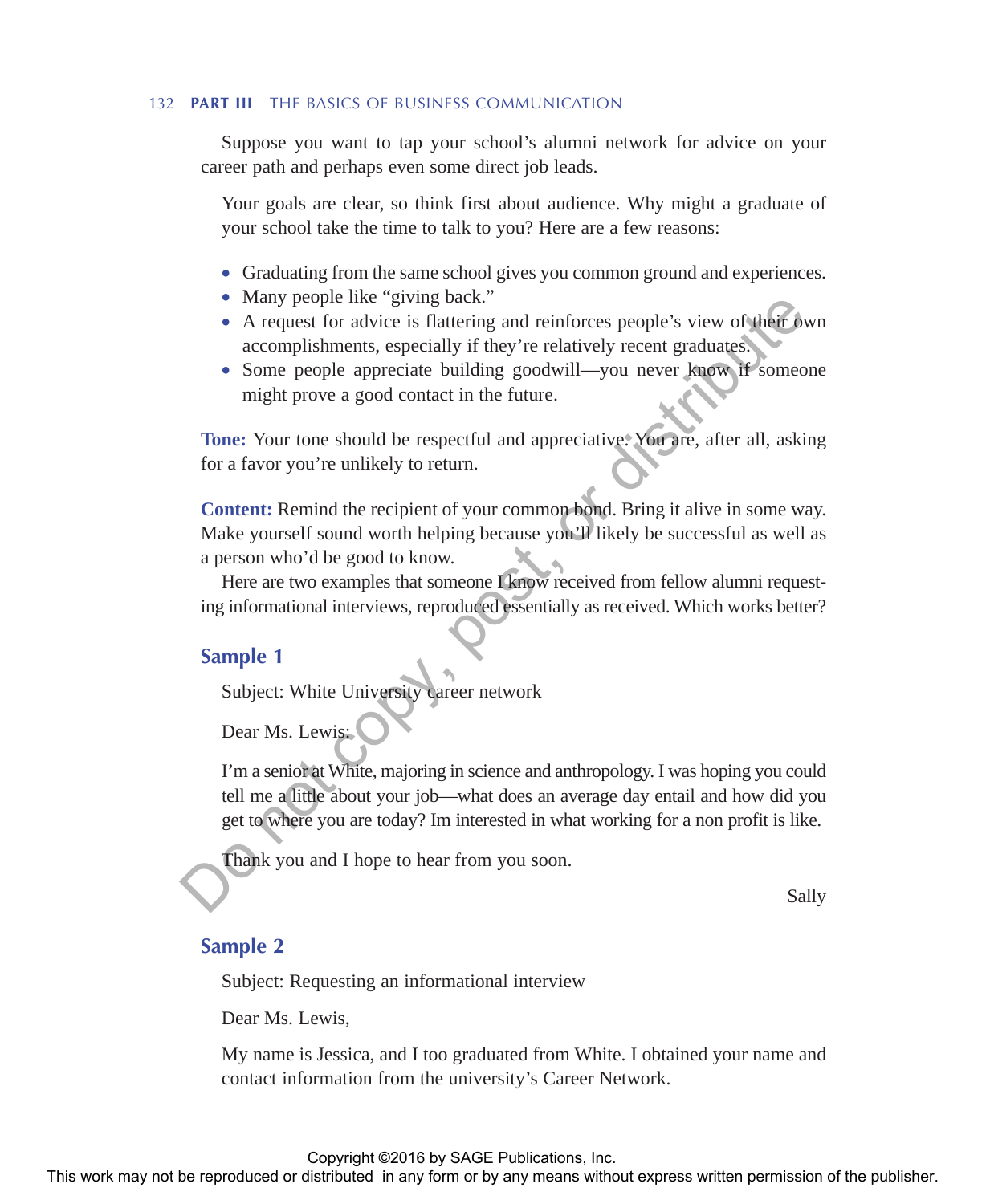#### *Chapter 6 E-Mail* 133

I am writing to request an informational interview. I am very interested in pursuing a career in high-level research and analysis—I hope on an international level. As a result, I would very much like to learn more about the work you do for FLU and your prior professional experiences.

Just to let you know a little bit about myself, while working on my degree, I was president of the International Club and active with the Speaker Committee. I spent a full year as an undergraduate in Dubai and interned at the National Association for Freedom.

I am ready to utilize my international background, and as I am brand new to this career path, any advice will be greatly appreciated.

I will be in your area on Thursday and Friday, July 27 and 28. If you are available either of these days and willing to meet with me for 15 minutes, I will be most grateful.

Thank you for your time, and I hope to speak with you soon.

Sincerely,

Jessica

Which e-mail would you probably respond to? If you agree that Jessica's e-mail is better than Sally's, think about why.

To begin with, Sally didn't take the trouble to carefully draft or proofread what she wrote. It comes across as off the top of her head and a bit illiterate, suggesting she is (1) not so smart, (2) not respectful, (3) not really appreciative, or (4) all of the above. Further, her note is very unspecific, so it's hard to understand what she wants to know. She shows also that she didn't trouble to make a good match between herself and her hoped-for information source. I spectra in full year as an undergraduate in Dubia and interned at the National-<br>
I am ready to utilize my international background, and as I am branchapewall<br>
This career publishes are on Thursday and Friday, July 27 an

Jessica, on the other hand, clearly thought the connection through and made the relevance of Ms. Lewis's experience to her own goals plain. Her gratitude is expressly stated, and a few significant details about her background are referenced.

Most important, Jessica sounds like a winner: a person who'd be interesting to talk to for half an hour—by phone if not in person—and worth your time. You'd even assume she'd present well to any contact you referred her to.

All this achieved by a solid, planned-out message that says the person did her homework and knows how to interact? Absolutely.

For good networking, follow through and always write to say thank you—few people do, and you'll stand out. If you find an opportunity through your contact, or accept one anywhere, write to let him or her know.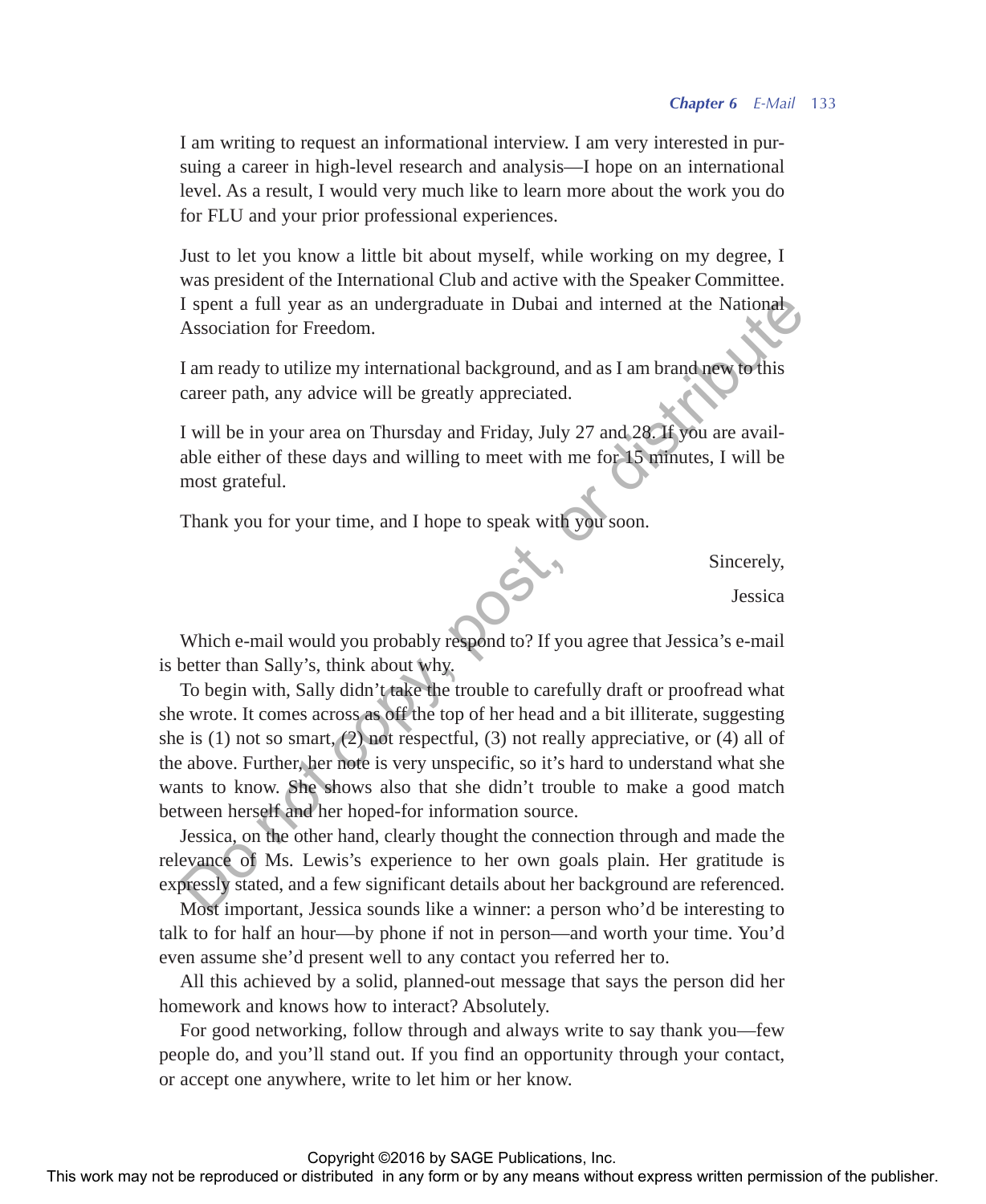Use the same strategies to connect with people you meet or hear about from other sources as well—the woman you sit next to on an airplane, the man who mentions a colleague you should meet, someone you meet at a workshop. Savvy networkers follow through even years later by writing thoughtful, planned e-mails that trigger positive memories and positive responses. Or as appropriate, of course, use social media to maintain or revive contact.

The power of digital communication is there for you when you trouble to do it well.

## **SOME E-MAIL Q&A**

**Abbreviations: Y Not?** Many people are unaccustomed to the abbreviations that are second nature to frequent texters and instant messaging. They may fail to fully understand your message, misinterpret it, disregard it, or read it resentfully. None of these outcomes is good.

An additional large number of people understand the abbreviations fine but do not like to see them in another medium—even e-mail.

Together, both groups probably include a lot of people important to you, such as clients, future employers and supervisors. Therefore, it's sensible to avoid abbreviating in general.

**Attachments: When?** Concern for computer viruses is one reason a fair number of people make it a rule not to open attachments. But when you have a lot to say, it's challenging to write a short e-mail. In the case of a report or other lengthy document, it can be impossible.

The best solution is to know your audience. Ask if necessary whether your recipient will open an attachment and prefers it. If the answer is no, then incorporate the material in the body of the e-mail, but use formatting to distinguish it from the e-mail message—for example, draw a line between the message and report, and give the report a clear headline. And make the rest of the document as readable as possible with subheads, some white space and so on. It well.<br>
SOME E-MAIL Q&A<br>
Abbreviations: Y Not? Many people are unaccussomed for the publisher<br>various that are second nature in means the reproduction of the community. None<br>
or these outcomes is good.<br>
A madditional la

**Readers on the Go: How to Accommodate?** Your e-mail may be read on a tiny screen while the reader is online at a checkout, taxiing to an appointment, or eating lunch. Your best strategy is nevertheless to write in complete sentences, not fragments, and avoid abbreviating. But use your awareness of smartphone readers to keep messages short and tight.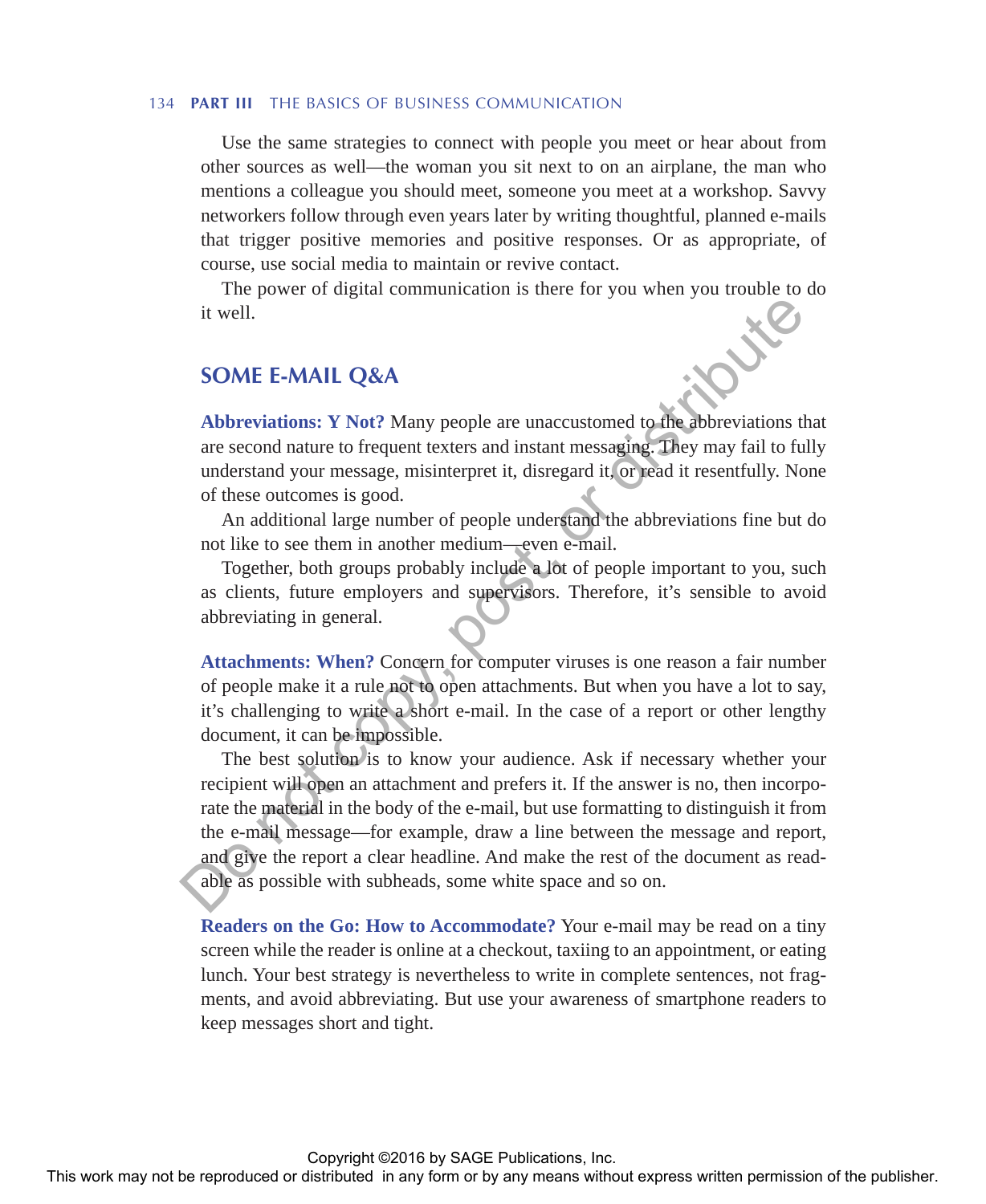## **ETIQUETTE, SHMETIQUETTE—AN E-MAIL CHECKLIST**

#### **Do:**

- Answer in a timely way—24 hours or less. People expect this with a medium geared for speed.
- Send only necessary messages. You need not have the last word, especially if it's just "got the message"; people appreciate hearing less rather than more.
- Include only what's needed, and write short messages. Speed readers may miss the point when you bury it.
- Use accurate subject lines to identify your message, change it when the discussion shifts, and make it audience directed and findable. Use "must-read" elements when justified—for example, "DATE CHANGE, Miller meeting." This work may not be reproduced or distributed in any form or by any means without any might of the recent means and permission of the reproduced and interest any might of the minimum intervalse. Using the remains and per
	- Use a strong opening line—bottom line on top.
	- Build in a clear close, circling back to what you hope to accomplish.
	- Use graphic devices to support clarity and stay organized: numbers, bullets, subheads, and so on.
	- Use an easy-to-read typeface in a substantial size—12 point as a rule.
	- Use the signature to your advantage: Cite your most important contact points, such as your website, blog, and social media addresses—limit the length.

## **Do Not:**

- Betray emotion: You will instantly be seen as unprofessional, and your viewpoint or ideas will be disregarded.
- Say anything ambiguous that could be interpreted against your interests.
- Employ sarcasm, irony, and humor in general, always open to misinterpretation.
- Include anything you'd cringe to see on the front page of the *New York Times,* your boss's desk, or your competitor's e-mail in-box.
- Say anything you'd be embarrassed to have forwarded to anyone.
- Use jargon and abbreviations beyond the minimal.
- Include philosophical ponderings: This is not the place.

# **And Never**

- Write whole messages in italic, bold, or capitals.
- Use smiley faces or other emojis or emoticons unless it's a good friend.
- Forget to edit and proofread.
- Forget to take a big picture view of how your message will (or might) strike a reader and make him feel.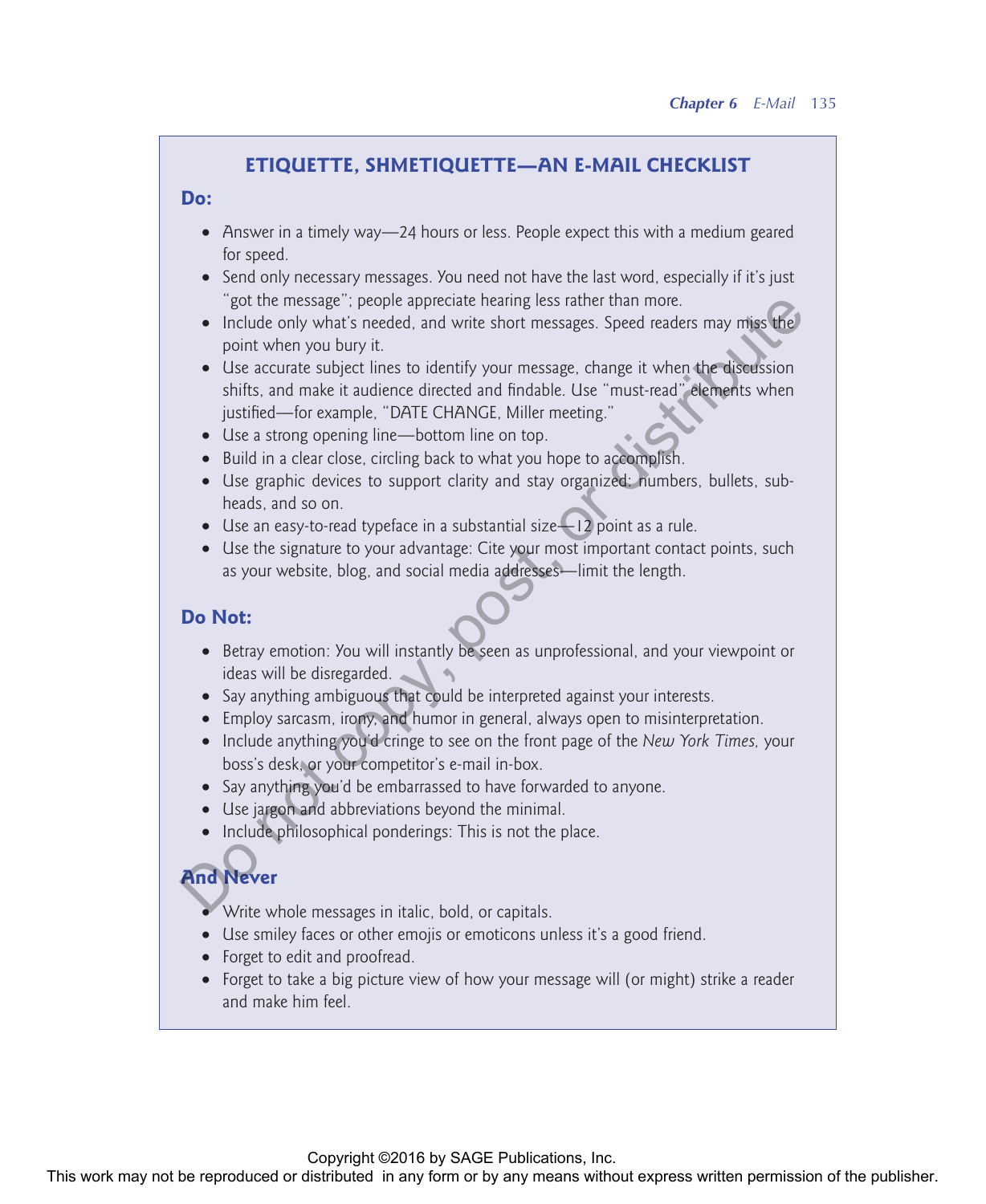## **PRACTICE OPPORTUNITIES**

#### **I. Request an Informational Interview**

- 1. Write an e-mail requesting telephone or in-person time with a friend's relative who works in your chosen career, to ask for advice and possible job leads.
- 2. Exchange your draft with a classmate for reviewing and editing. Discuss results with each other, and revise if you agree with the suggestions.
- 3. Expect to be evaluated on both the quality of your own e-mail and the quality of written input you provide to your classmate.

## **II. Ask for a Special Favor**

Write to a specific person to ask for a reference, connect you with someone she knows, or request a special assignment on the job. Then assume your request is granted, and write her a thank you note.

# **III. Group Work: Plan And Write a Communications Policy**

- 1. Together, brainstorm how workplace supervisors should communicate in writing with younger employees: E-mail? Texting? Social media? Intranet? Other?
- 2. Draft an e-mail presenting your recommendations and reasoning to an older supervisor one of you works for—or once worked for. Begin by profiling the supervisor through asking questions of the group member who knows the person.

# **IV. Making a Request**

Pair up. Student 1 acts as supervisor and Student 2 as a staff member who wants to attend an expensive conference. Student 2: Write an e-mail to "Supervisor" requesting authorization. Supervisor articulates his or her reaction to the e-mail what worked and what didn't work. Together, rewrite the e-mail. 2. Exchange your draft with a classmate for reviewing and editing Knokus results with each other, and revise if you agree with the suggestions.<br>
3. Expect to be evaluated on both the quality of your or by any express with

Then take on new roles. Student 1 becomes the requestor, and Student 2 assumes the role of a client prospect. Student 1 writes an e-mail asking for an appointment to demonstrate a product. Again, discuss the results and revise the e-mail.

Be prepared to present your thinking and ultimate written results to the class.